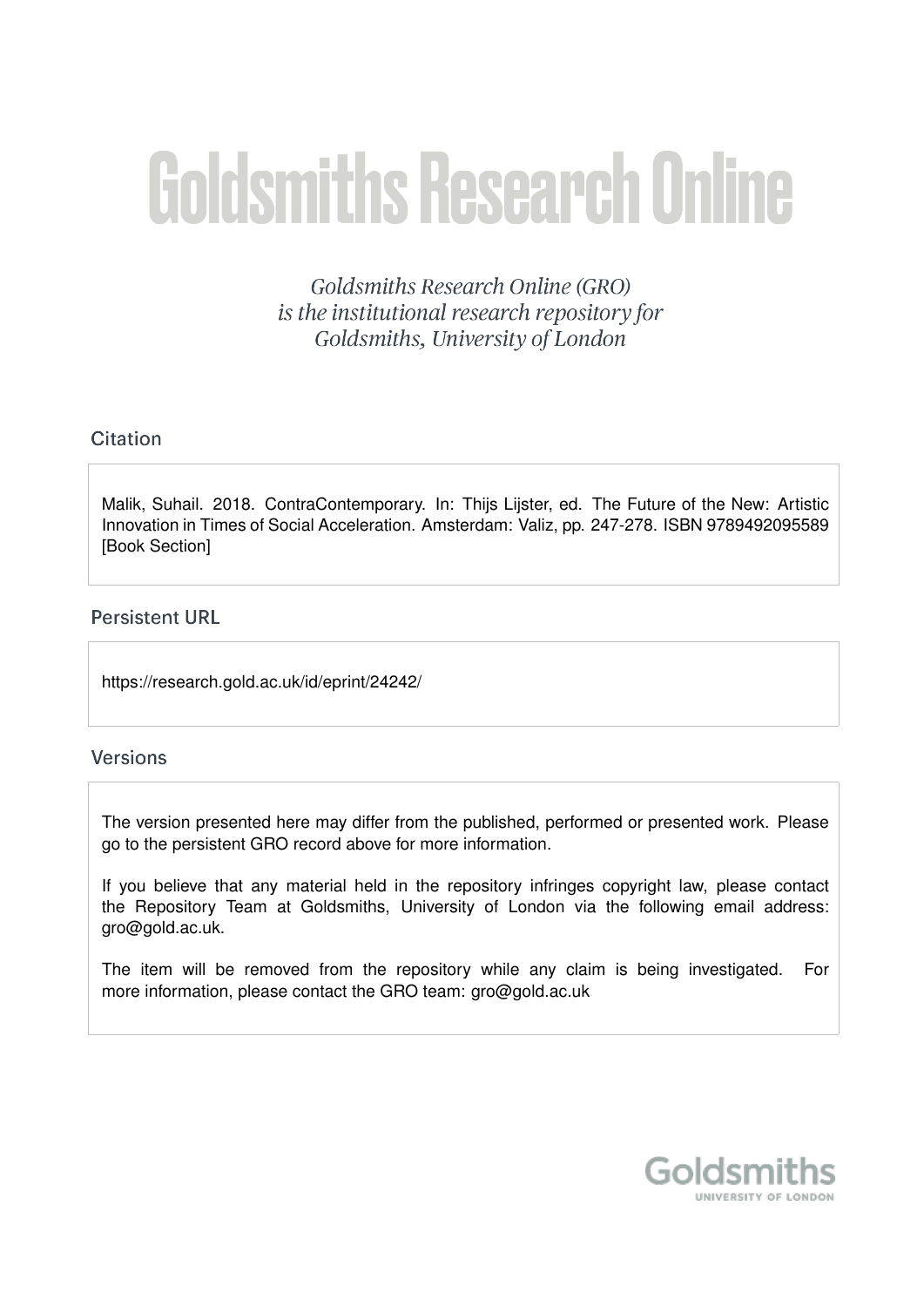### **Contra-Contemporary**

Suhail Malik

Once the priority of the avant-gardes, the future of the new is now a commonplace. Stabilized in art and transposed to design, business, engineering, technoscience, experience-based entertainment, responses to climate change, and so on, the new is a general and ubiquitous feature of contemporary social formation and transformation. Transformation, because the new marks today to be distinct from yesterday; that today is 'futural' rather than traditional. The future is happening now. Everywhere. All the time.

Yet, in an important sense, elaborated below, and as the artistic avant-gardes contested, if the future is to be truly futural, it must be distinct from the past and the present; previously unheralded, the new future will be newer than what is now known or experienced. In this sense, the new future is itself in the future. And if the primary issue of politics is the dispute over that new future and its practical construction—what tomorrow will be, what it should be, and how to attain justice *then* (however justice is otherwise determined)—then the demands, divergences, constraints, and contingencies that comprise politics are accompanied by a reflexive complication in its theorization that sets the scheme of this chapter. Namely, that if the new, utterly distinct from the present and the past, is in the future (it will happen *then*), then a new future for the present is at present a future for the future.

While this complex formulation only rehearses that the new future is indeed in the future, its elaboration leads to the more precise formulation of the problem to be addressed in this chapter: that while the new future can be proclaimed, desired, acted on and acted for, nonetheless, for all its semantic and signifying effects, it is in fact an unknown—precisely because it is in the future. The present future can never *in fact* know or presume the future present.<sup>1</sup> As the dispute over the making of what the new future could be and should be, politics is then also where and how the conditions for the future of the future are set.

Abstract and formal as this definition of politics may be, it serves to generalize the now canonical theorization proposed by Hannah Arendt in the late 1950s. The significance of that generalization will become apparent once Arendt's formulation has been specified and then located in a broader characterization of modernity provided by Reinhard Koselleck. The futurity intrinsic to modernity identified by Koselleck provides the terms for distinguishing it from contemporaneity, which is defined here primarily as a distinct postmodern formation that 'cancels' the future. Contemporary art is an instructive representative of the modification from modernity to such a postmodernity. The final section of this chapter contrasts contemporaneity with another identification of postmodernity, wherein a specifically modern futurity is not annulled but, rather, exacerbated to the point of being the premise of the present, which is then an intrinsically speculative present. The operational primacy of the future reorders the received time sequence of past-present-future for the composition of the present, a reordering comprising the speculative time-complex.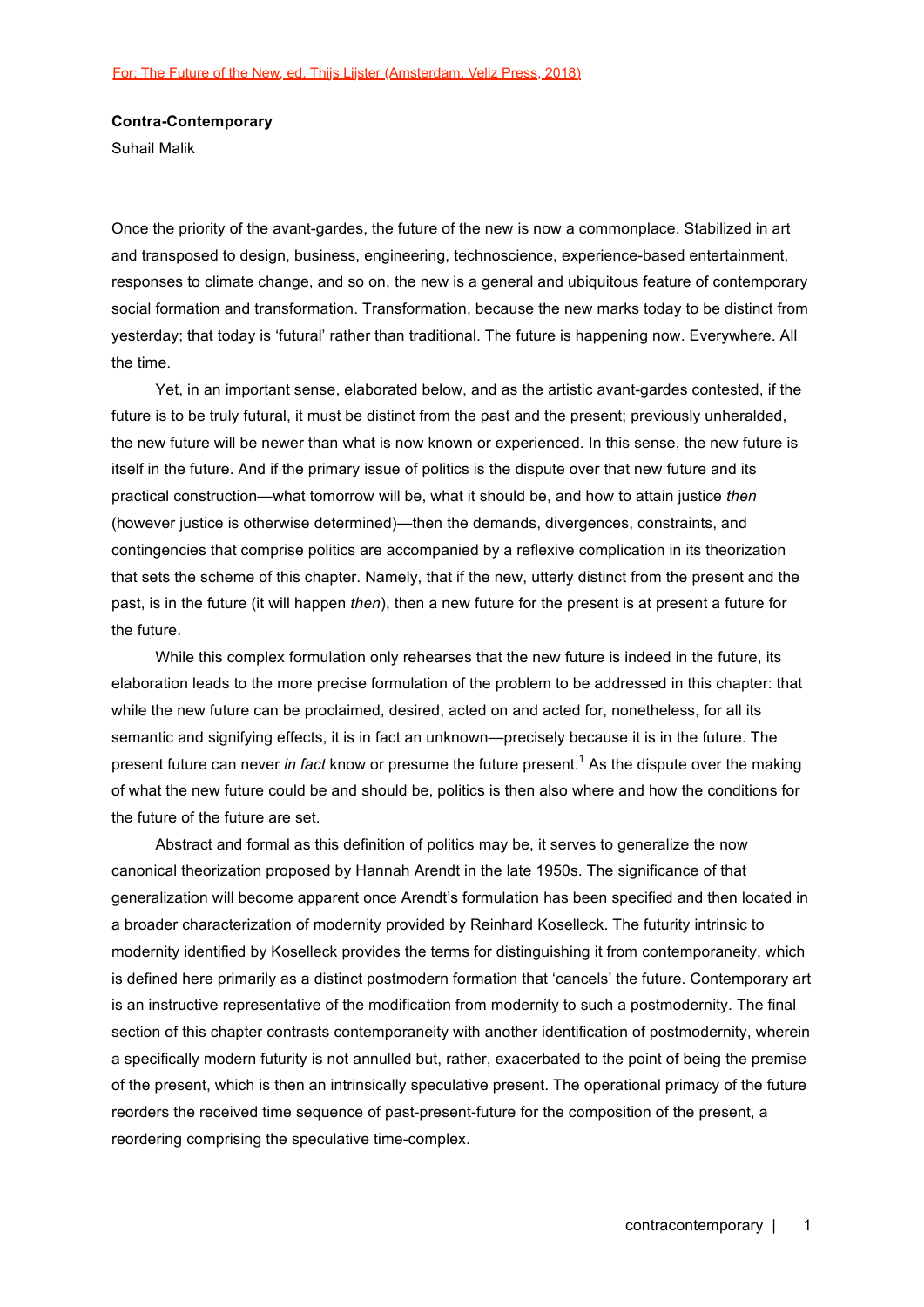The critical point in this rederivation of postmodernity is that the surpassing of modernity does not lead to the cancellation of the future because the future is vitiated, as prevailing critiques propose, but rather that the historical sense of futurity and politics is overwhelmed by a surfeit of futurity. The future of the future is then primarily an issue of whether the present is capable of a new future at all or *too much so*. And that is a politics of postmodernity. But, as will be contested, this is, first, not politics in the Arendtian sense but the new precondition for it; and it is, second, the mandating of a new future subsequent to modernity. Combined, the conclusion is that the future of the new is emphatically operationalized by a postmodernism that inaugurates the future of the future to the detriment of establishing the present; a postmodernism that is contra-contemporary.

## **Action**

For Arendt, the new is a consequence of action, and action is a uniquely human attribute:

It is in the nature of beginning that something new is started which cannot be expected from whatever may have happened before. … The fact that man is capable of action means that the unexpected can be expected from him, that he is able to perform what is infinitely improbable. And this again is possible because each man is unique, so that with each birth something uniquely new comes into the world.<sup>2</sup>

Action gives rise to the unexpected, to what is truly new, because action is unpredictable, and this is in part because of the uniqueness of the individual who acts – an individuality that is itself the consequence of 'the organization of the people as it arises out of acting and speaking together' in what Arendt calls the 'space of appearances'.<sup>3</sup> It is this uniqueness in the space of appearance and the possibility of the unexpected which brings 'something uniquely new into the world at birth': not the infant per se, but the possibility of the unexpected that the new-born may one day enact. This possibility and unpredictability is occasioned not only at birth but reiterated and renewed with every entry by anybody—*any* body—in the space of appearances. Arendt calls that renewal 'initiative' and for her it defines human being:

It is initiative from which no human being can refrain and still be human. With word and deed we insert ourselves into the human world, and this insertion is like a second birth, in which we confirm and take upon ourselves the naked fact of our original physical appearance. This insertion … springs from the beginning which came into the world when we were born and to which we respond by beginning something that is new on our own initiative. To act, in its most general sense, means to take an initiative, to begin..., to set something in motion. $4$ 

Yet action is also unpredictable because its consequences can only be told retrospectively. That is, the story of the act—what the action is—is apprehended upon its completion – what the action *was*: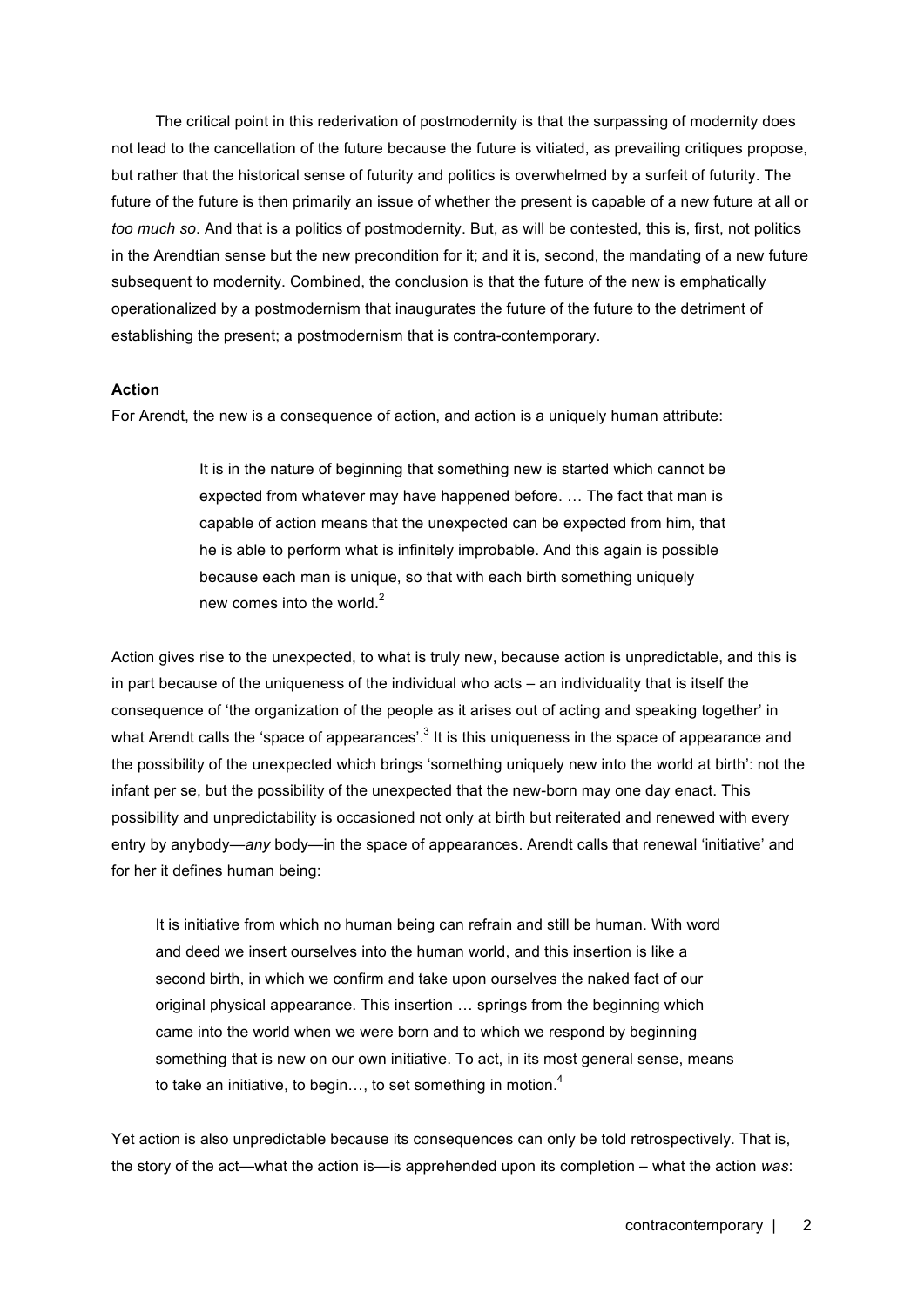the second outstanding character [of action is] its inherent unpredictability. This … arises directly out of the story which, as the result of action, begins and establishes itself as soon as the fleeting moment of the deed is past. The trouble is that whatever the character and content of the subsequent story may be … its full meaning can reveal itself only when it has ended.<sup>5</sup>

The necessary belatedness of the comprehension of action makes it unpredictable – which is to say, without clear meaning at the time it takes place. Together, the unexpectedness and unpredictability of action comprise its freedom, which is the freedom of human beings who act and speak in the space of appearances; political freedom.

Schematic though this outline is, it suffices to identify the relevance of Arendt's theorization of politics—what takes place in the space of appearances—for a determination of the future of the new. The possibility of the new is guaranteed for Arendt by the fact of human natality—each human being is a unique possibility for a new future—and reborn with each act and word in the space of appearances. Each action uniquely inaugurates its as yet unknown future.

Arendt derives the unpredictability of action from the discrepancy between the 'fleeting moment of the deed' and the retrospective account of its meaning, which is also a time gap. The mobilization of that discrepancy is not particular to Arendt's theorization but calls on the standard modern distinction between lived history (*Geschichte* in German) and the historical record (*Historie*) or historiography. Yet, as Reinhard Koselleck contends, it is not the primacy of action that requires a belated recounting as Arendt proposes, but precisely the opposite: the modern conception of action is a *consequence* of a specific formation of distinction between the two notions of history. More exactly, Koselleck notes, it was only around 1780, 'following the emergence of history as an independent and singular key concept', that the previous two millennia old Occidental notion of history as recounted stories (*Geschichten*) transformed into one of a history that could also be made, which, as Arendt reiterates in her own way, is the inauguration of modernity as the making of history by human action.<sup>6</sup>

Koselleck's principal contention is that this transformation was itself a consequence of a longterm semantic 'convergence' in the distinct terms for history in German (amongst other European national languages).<sup>7</sup> With that semantic shift,

history as reality [*Geschichte*] and the reflection upon this history [*Historie*] were brought together in a common concept, as history in general. The process of events and of their apprehension in consciousness converged henceforth in one and the same concept.

Though apparently arcane, it is this conceptual identification of two notions of history by a 'history in general' that leads to the inauguration of modernity. For three main reasons:

— For Koselleck the well-remarked 'division of labour' of history-making points not to their incongruity but to an underlying semantic unity: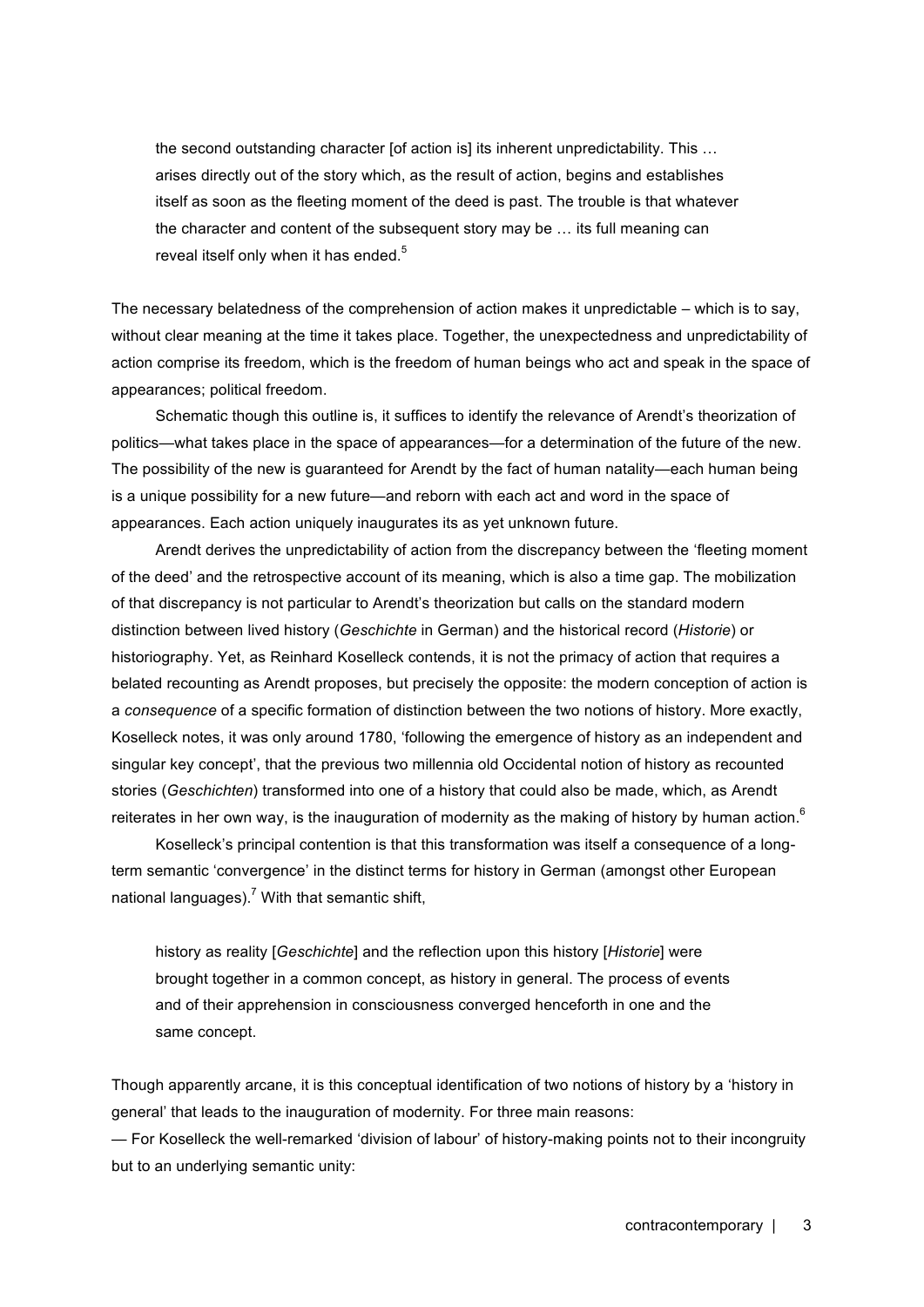It clearly is a matter of the same history which is made on the one side and written down on the other. History seems to be disposable (*verfügbar*) in a dual fashion: for the agent who disposes of the history that he makes, and for the historian who disposes of it by writing it up. … The scope for the disposition of history is determined by men.

'Disposable' here captures two of Koselleck's main theses: the immediate one is that the understanding of history being made, which is new with modernity and defining of it, is *contiguous with* the writing of history rather than opposed to it. Despite the apparent discrepancy between lived and written histories mobilized by Arendt, her theorization of action's unpredictability is consistent with Koselleck on this point: though action is unpredictable because its meaning is incomplete, the historical record gives the meaning of the action, which presumes the *semantic* unity between history being made and its subsequent account.<sup>8</sup>

— The second 'disposition' and main thesis Koselleck highlights as providing the conditions for the emergence of modernity is that the semantic convergence of the two senses of history in the mideighteenth century subordinates its writing to its enacting. The then-new formation of the concept of history therefore meant that particular recounted histories and experiences came to be subordinated to a 'history in general', a 'singular' and common history of realization with action having the conceptual priority. Two transformations to the previous concept of history follow: (i) the recounting of history (*Historie*) is 'diminished': singular events and experiences can then be localized and framed in terms of a new concept of world history and also of a world-making. And (ii) history is directed instead to the 'social and political planes for planful activity that points to the future'. In short, history 'became a concept of *action*' with a horizon of expectation.<sup>9</sup> Because it is actionable, 'one is increasingly capable of planning and also executing history'.

— Combined, and to deploy a term that is not Koselleck's, these partial results lead to the conclusion that world history is an *anthropogenic* history. More specifically, the recomposition of history according to 'history in general' sanctions the making of history according to an encompassing anticipation, foresight, and planning, which is to say according to an anthropogenic horizon of expectation.<sup>10</sup> In this sense, as with Arendt, action is anthropogenic future-facing history-making. Arendt incarnates anthropogenic history-making by allocating it to the birth of each human individual, to 'the naked fact of [its] original physical appearance'. And the complete Arendtian sense of the term, in which the action is constituted by human freedom and autonomy alone, is the realization of the modern recomposition of history according to the anthropogenic horizon of expectation, a historically specific modernity that Arendt then transcendentalizes as a transhistorical 'space of appearances', precisely as the generality of anthropogenic world history mandates.

That recomposition of history for action is specifically modern because of its anthropogenics, which breaks from the previous Christian ecclesiastical ordering of history. Actionable history, Koselleck notes, means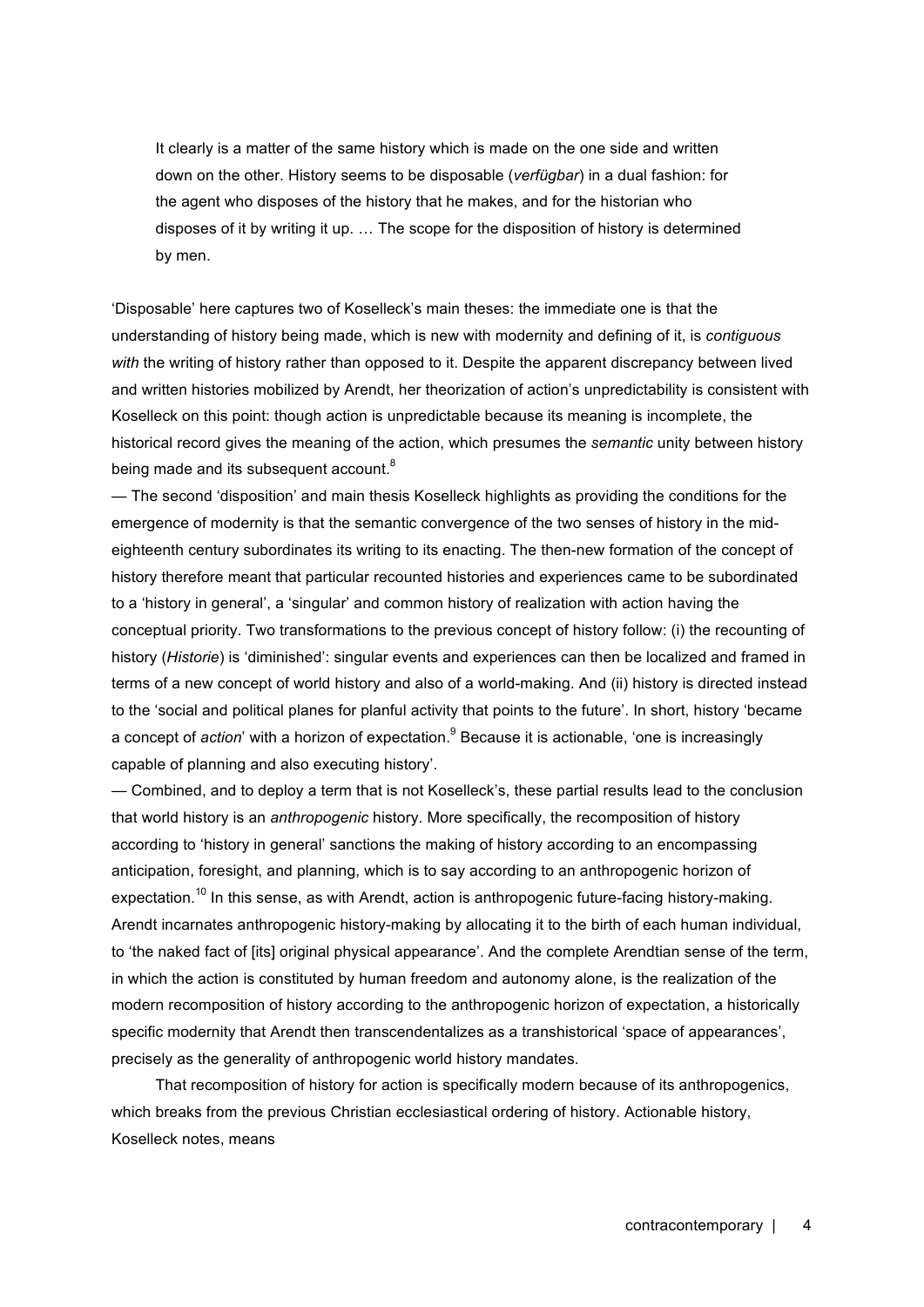an implied renunciation of an extrahistorical level. The experience or apprehension of history in general no longer required recourse to God or nature. In other words, the history that was experienced as novel was, from the beginning, synonymous with the concept of world history itself. It was no longer a case of a history that merely took place through and with the humanity of the Earth. In Schelling's words of 1798: man has history 'not because he participates in it, but because he produces (*hervorbringt*) it'.

That history is 'produced' by the 'humanity of the Earth' as a world history again recalls Arendt's species identification of humanity as uniquely able to act. But that intrinsic universalism is itself historically placed with the 'renunciation of an extrahistorical level' for which human history would merely be the mundane manifestation. Koselleck's derivation of modernity on the basis of this 'renunciation' is crucial to the following discussion, in particular because it provides the schematics for how and why configurations of the new future determine not only the inauguration of modernity qua anthropogenic world history—action, as Arendt calls it—but also its successors.

### **Modernity**

What is renounced with the emergence of the concept of actionable history is the Christian eschatology constituting European orthodoxy up until the mid-seventeenth century. Guaranteeing that divine justice would eventually arrive, the terminal *trans*historical scheme of the Last Judgement preset the terms and conclusion of all experience and expectation, meaning that 'nothing fundamentally new would arise', validating the drawing of 'conclusions from the past for the future'.<sup>11</sup> By contrast, anthropogenic history as a world history—a world that will then be an anthropogenic world—abrogates the 'constant expectation of the imminent arrival of doomsday', which in turn 'revealed ... a temporality ... that would be open for the new and without limit'.<sup>12</sup> That is, anthropogenic action afforded by the semantic recomposition of history, as the making of world history, 'reveals' a temporality for which the limitlessly new is a historical possibility. While the renunciation of the Eurochristian eschatological horizon of expectation by anthropogenic history does not change the future orientation of history, it does recompose that futurity as a temporality rather than divine justice. This temporality of anthropogenic history is comprised of the future of new.

Time is then the historical opening to a new history, a historicity instigated by action. And, as Arendt argues, it is intrinsic to that historicity of time that it *continues* to mandate new futures – which may or may not bring justice, depending now *only* on the anthropogenic actions taken from now into the future. The terminal premise of Eurochristian history, humanity and its cosmic composition are thereby abolished.<sup>13</sup> More significantly, and what inaugurates modernity, is that *because* what can happen in the future will be new, the future is *now* transformable and *in fact* unknown, distinct then from what Koselleck calls the horizon of experience, which is configured according to the present and the past.<sup>14</sup>

Koselleck traces the emergence of an explicit modernity (*Neuzeit*) through a lexical development by which the migration of historicity to time becomes an epochal characteristic. In brief, the supplanting of Eurochristian historical organization means that time 'is no longer simply the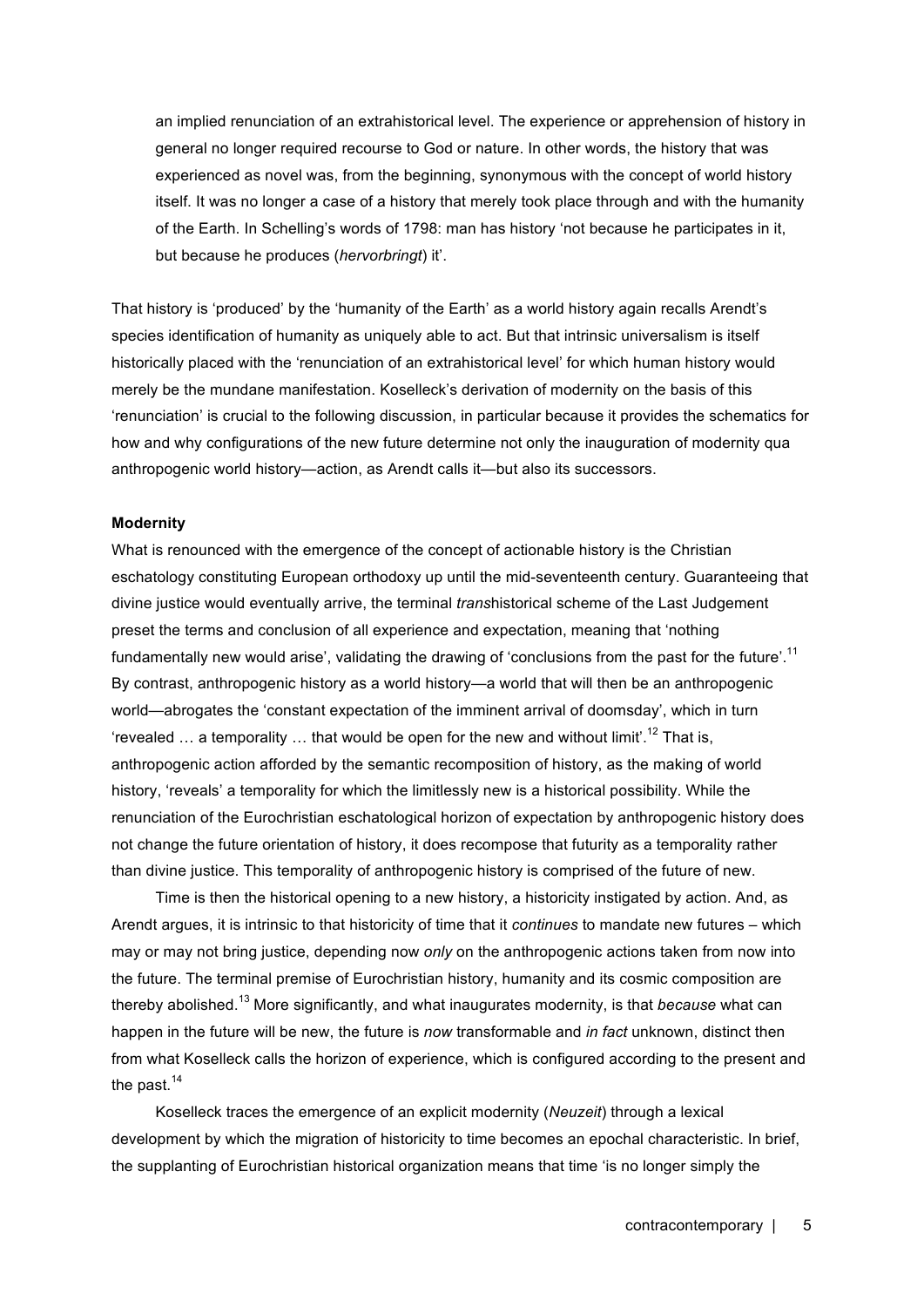medium in which all histories take place; it gains a historical quality'.<sup>15</sup> More exactly, 'history no longer occurs in, but through, time. Time becomes a dynamic and historical force in its own right'. Time is, in other words, the historicity of the new future.<sup>16</sup> Contrasted to its Eurochristian organization up to the mid-eighteenth century, the time of anthropogenic history is itself a new time (*neue Zeit* in German). New, because it mandates the anthropogenic new future and also because it distinguishes the present in which action is instigated against both the past and the future, 'the *neue Zeit* of history was also impregnated with the difference which was torn open between one's own time and that of the future, between previous experience and the expectation of what was to come'.<sup>17</sup> That is, the future is new because it is distinct from both past and present. Action per the historicity of the new time is then historical freedom.

The epochal characterization of the *neue Zeit* of history follows from the resetting of the past too, according to the dimension of the new time. The disjuncture of the horizon of experience and the horizon of expectation by action in the present modifies not just what the future can be but also recorded history (*Historie*), which is 'temporalized in the sense that, thanks to the passing of time, it altered according to the given present'.<sup>18</sup> To be clear: the modification of the past Koselleck identifies is not primarily that recorded events are revised by current historians because of the demands of actions in the present; rather that the historicity of time means that 'the *nature* of the past also altered'. <sup>19</sup> What the past *is* in relation to the present and future is determined on the basis of the freedom of anthropogenic action, not their continuity or the constraints that the past places on the present and future, which is traditionalism.

The general resetting of time as the historicity of the present qua anthropogenic action is, then, the historicity of the past. More than the possibility of the present being different to the past, the *neue Zeit* 'is indicative of new events never before experienced in such a fashion'. <sup>20</sup> Accordingly, the *neue Zeit* is 'new in the sense of completely other' to the eschatological *continuity* of time and history, instead 'assum[ing] an emphasis that attributes to the new an epochal, temporal character'. And by the late-nineteenth century that 'epochal, temporal' character of the new gives the *neue Zeit* a common name that belatedly yet precisely registers the time-condition of the open future: *Neuzeit*, modernity.<sup>21</sup>

### **Contemporaneity**

Modernity, *Neuzeit*, means, in sum, that the future of the new can be a new future, and the past is a new past, configured by a future-facing anthropogenic history-making, by action. To adapt Arendt's title, modernity is the 'human conditioned'. The cogent inauguration and maintenance of modernity requires coherent integration of these terms—the time of open futurity, the present, action, historicity—in a logic of anthropogenic history. That logic and its supplanting by contemporaneity is demonstrated with particular clarity by the avant-gardism of art declared to be 'modern' in the North Atlantic region from the late-eighteenth century on, just as the term modernity came to prevail as the defining name for the epoch defined by anthropogenic history. Peter Bürger's mid-1970s criticism of Theodor Adorno's staunch advocacy of modernity crystallizes the key issues here.<sup>22</sup> Bürger contests Adorno's characterization of art in general through Modernism, itself defined on the basis of the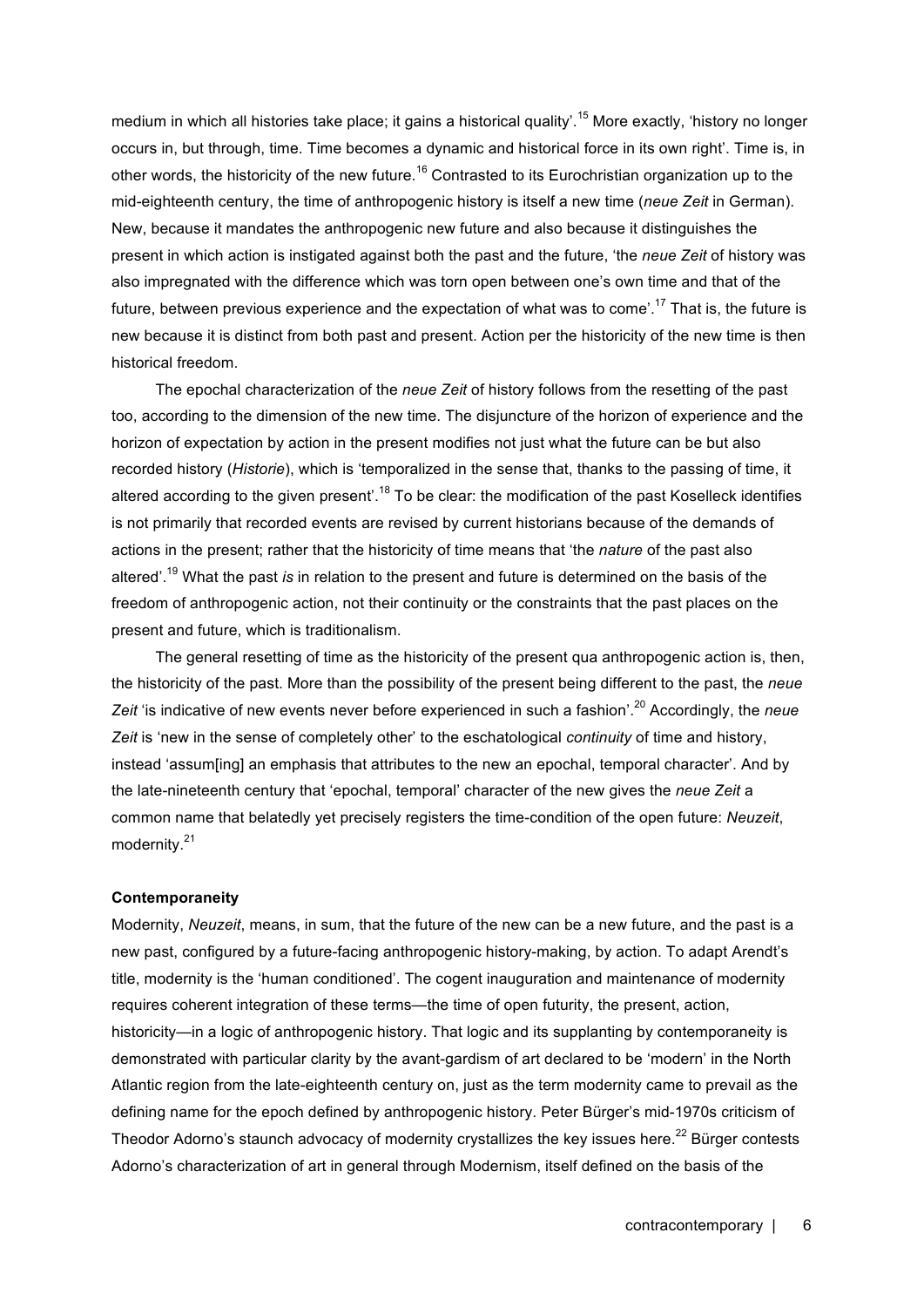category of the new against tradition. That is, Adorno specifies Modernism to be the countertraditionalism of modernity vectored through aesthetics; a counter-traditionalism that Koselleck for his part identifies as a consequence of the inauguration of modernity qua anthropogenic history. Art is modern for Adorno in that 'the authority of the new [is] historically inevitable' for it.<sup>23</sup> Bürger highlights that the new here does not mean new styles, techniques, media, and other various innovations that in fact comprise the history of artistic development, but the futural new of art. Furthermore, following Marxist doctrine characterizing 'essentially non-traditionalist societies' as 'bourgeois', Modernism 'ratifies the bourgeois principle in art'.

That the artistic avant-garde is exemplarily Modernist is a truism, but Bürger's criticism elucidates two features in the historical development of Modernism that serve to demonstrate how, despite its definition by the new future to come, the logic of modernity is terminal, and also how its terminal state is configured. Adorno's own criticism of aesthetics is premised on art's constitutive autonomy in bourgeois societies. Avant-garde art attacking art's bourgeois institutionalization must then seek to abolish artistic autonomy, 'to do away with art as a sphere that is separate from the praxis of life'. <sup>24</sup> Yet, insofar as the overcoming of bourgeois institutionalization *has become* the Modernist history of art as a history driven by and for the new, the continued corrosion of the autonomy of art by the avant-garde serves to *reproduce* that modern institutionalization. As Bürger remarks, 'the procedures invented by the avant-garde with anti-artistic intent are being used for artistic ends', not least the entrenchment of the extant institution of artistic autonomy.<sup>25</sup> Bürger identifies this reversal or inversion of the 'intention' of the avant-garde to be the 'neo-avant-garde':

the neo-avant-garde institutionalizes the avant-garde as art and this negates genuinely avant-gardist intentions. […] Neo-avant-gardist art is autonomous art in the full sense of the term, which means that it negates the avant-gardist intention of returning art to the praxis of life.

That is, the metahistorical maintenance of 'the new' configuring avant-garde strategies led to the reversal and negation of its historically situated aims, recuperating the artistic autonomy it disclaims in the name of avant-gardism. And for Bürger this reversal is the perverse success of the avant-garde:

the procedures invented by the avant-garde with anti-artistic intent are being used for artistic ends. This must not be judged a 'betrayal' of the aims of the avant-garde movements … but the result of a historical process [wherein] the attack [made] art recognizable as an institution and also revealed its (relative) inefficacy in bourgeois society as its principle.

That is, the neo-avant-garde *demonstrates* the truth of art in bourgeois society: that art is in any case an autonomous institution. And this is the lesson Bürger draws against Adorno's theory of Modernism, which will prove instructive for the Koselleckian definition of modernity as an anthropogenic history set to a new future. For Bürger, Adorno confounds the 'historically unique break with tradition that is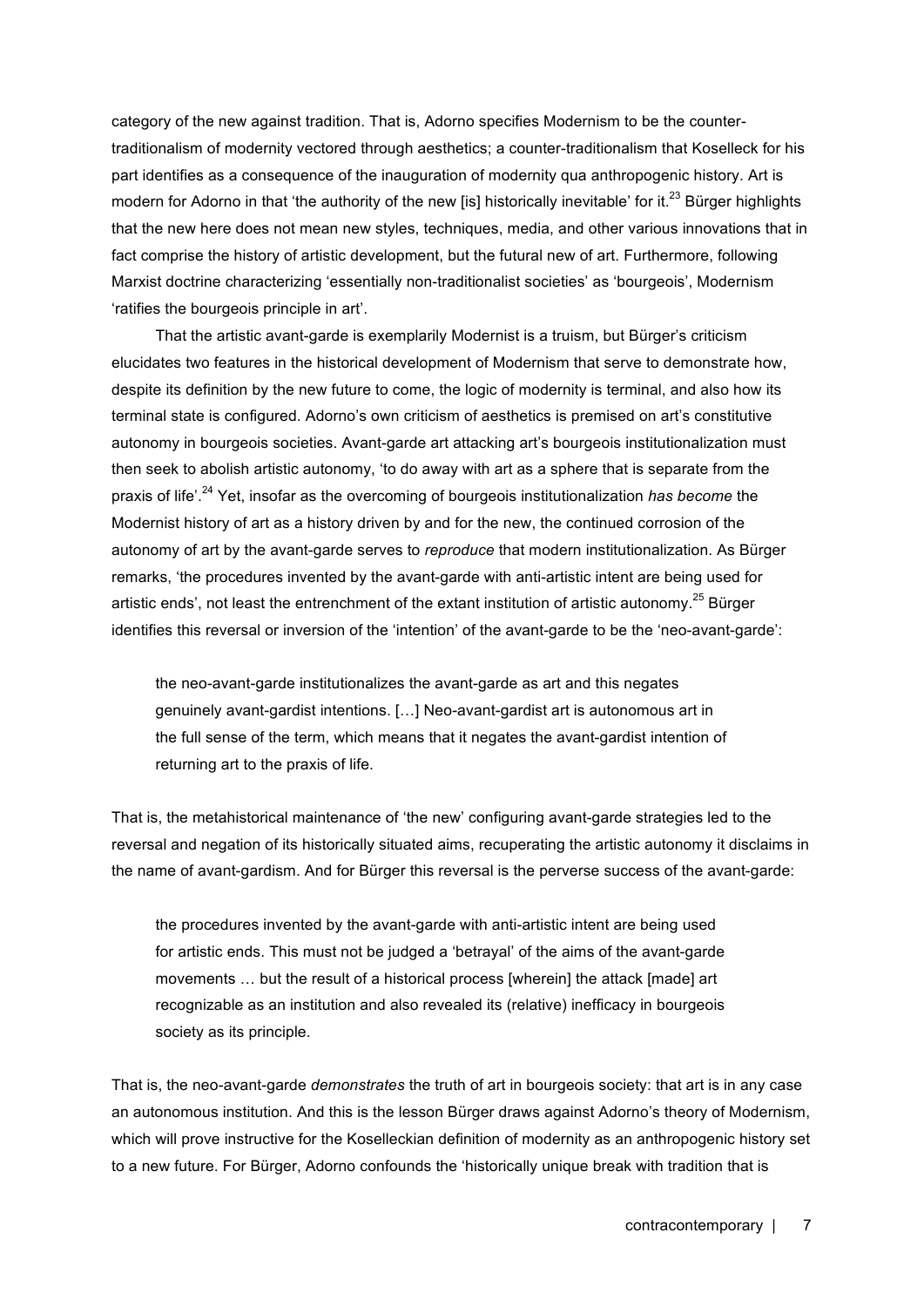defined by the historical avant-garde movements' with 'the developmental principle of modern art as such'. The latter is a 'category of the new' that Adorno 'fails to properly historicise'.<sup>26</sup> That is, Adorno mistakes the historical emergence of the avant-garde to be the transcendental principle of modern art. And it is this category mistake of basing historically situated artistic ambitions on the metahistorical and empty category of the new—effectively positing modernity as a formal category (of the new as a void or an empty signifier)—that leads to the reversal of the aims of modern art, from the abolition of its autonomy (the avant-garde) to its vindication (the neo-avant-garde).

Bürger validates the historical avant-garde by delimiting the historically specific necessity of its newness, adequate then to the task of negating art's bourgeois condition *for a period*. But it is his elaboration of the consequences of Adorno's generalization of the new as principle of modern art that, first, correctly forecasts the subsequent development of art since the 1970s—its transmutation into contemporary art (CA)—and, second, gives the instructive example for the consequences of modernity as anthropic history—its transmutation into contemporaneity. These conclusions follow from Bürger's primary complaint that Adorno's mistaken definition of modern art means that any such determination of the new 'provides no criteria for distinguishing between faddish (arbitrary) and historically necessary newness'. As a formal metahistorical premise, the historical significance of any particular instance of newness cannot be apprehended. Consequently, Adorno's only recourse for determining the category of the new is the paradigm of commodity society, which is perpetuated by the consumer good. What is new in and for art is then indistinct from another option in the common dimension of commodity exchange, an item of consumption organized by difference rather than historical necessity. Consequently,

through the avant-garde movements … the historical succession of techniques and styles has been transformed into a simultaneity of the radically disparate (*Gleichzeitigkeit des radikal Verschiedenen*). The consequence is that no movement in the arts today can legitimately claim to be historically more advanced as art than any other.

The 'simultaneity of the radically disparate' means that the neo-avant-garde, perpetuating a schematic avant-gardism, spells the end to any notion of artistic progress. A history of artistic development is replaced by the simultaneity of inchoate new art indistinct from expanding commodity markets. The inchoate simultaneity and commodity-equivalence of an art that endorses its social autonomy is a concise summary of the sociohistorical development of CA subsequent to Bürger's identification of the neo-avant-garde. For Peter Osborne, such a simultaneity comprises the contemporaneity of contemporary art.<sup>27</sup> While the conversion of the new from a historically situated criterion to an empty category means that CA is distinct from modern art, it is for that reason also the continuation of the logics and historicity of modern art, be they over-extended and now set against the latter (and this holds for Adorno's own theorization of aesthetic theory too).<sup>28</sup>

### **Posthistory**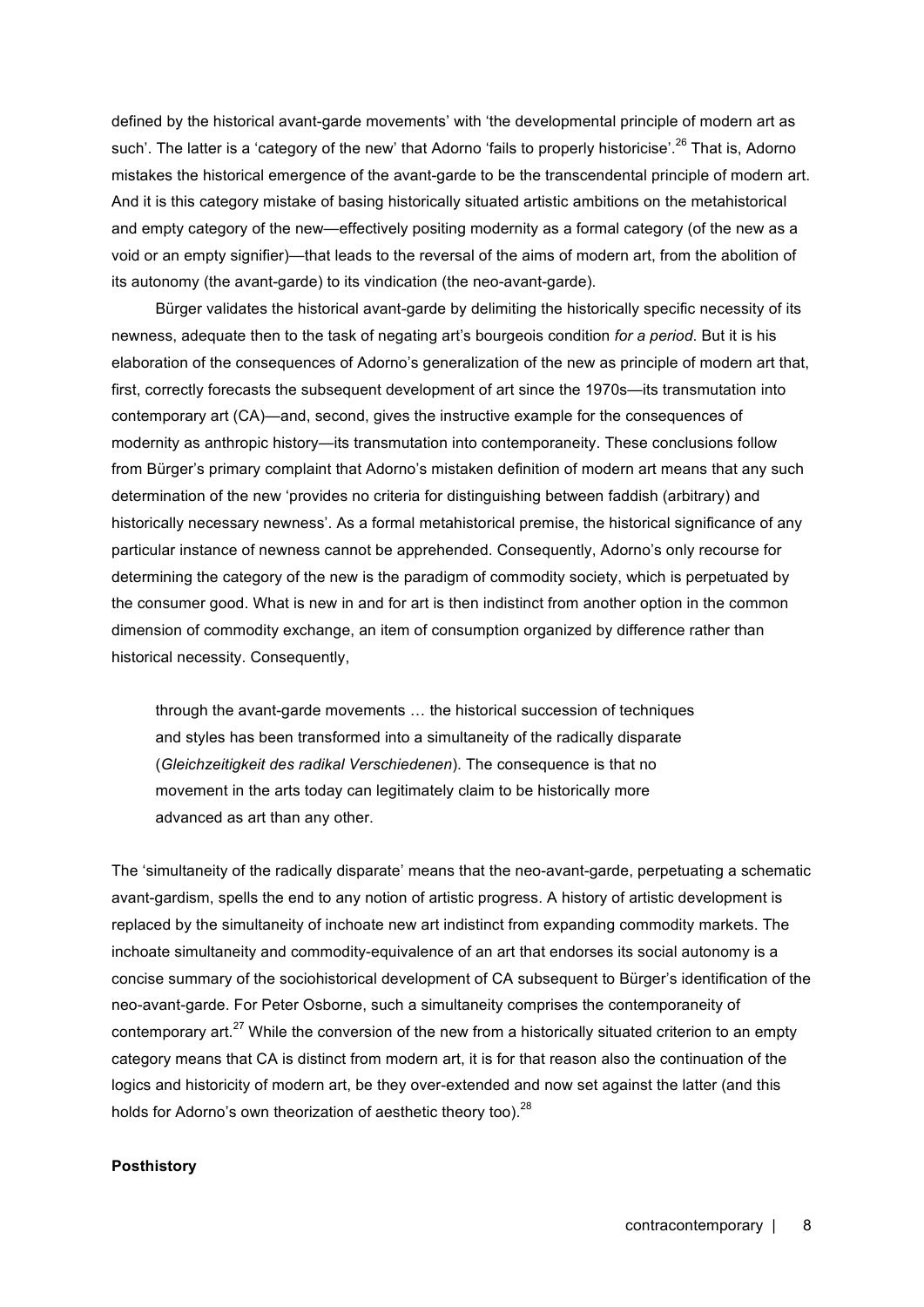Adorno's mistake as Bürger identifies it cannot however be dismissed as a category error or particularized as the limitation of his philosophical system. If, following Koselleck, modernity is the epoch of the constant inauguration of anthropogenic history in a time that mandates the new as a formal and general category, the Modernism of the avant-garde as Adorno determines it *is* the art adequate to modernity. Bürger's criticism of the neo-avant-garde's reversing into the perpetuation of commodity societies indexes through art the closing of the epoch of modernity, which afforded the freedom and autonomy of action qua anthropogenically initiated futurity. That epoch is concluded by being continued in modified form as contemporaneity, a new epoch subsequent to modernity whose characteristics are in part now outlined by generalizing the case of art's conversion from modernism. This characterization leads to the determination of the contemporary as a distinct postmodern formation of time-sequencing and history together, for which the future is not the condition of history but is instead 'cancelled'. But it also mandates the critique of that now standard determination of postmodernity to be a modernist misdiagnosis of how the epoch consequent to modernity in fact configures time and historicity.

The distinction between contemporaneity and modernity as Koselleck derives it (and Adorno assumes with him) can be demonstrated by directly comparing the transformation of 'the historical succession of techniques and styles … into a simultaneity (*Gleichzeitigkeit*) of the radically disparate', which defines contemporaneity in art, to simultaneity in modernity as it is identified by Koselleck. Recall that for Koselleck time in modernity is distinct from the historical equivalence between one time and another set by the horizon of expectation of Eurochristian eschatology. Modernity orders history according to an anthropogenic horizon of expectation in time alone. That time ordering is not only clearly sequential—the past, then the present, then the future—but also a prioritization of the new over the extant or past historical conditions. The received name for such a historicizing time-ordering, reiterated by Koselleck, is *development*: 'From the seventeenth century on, historical experience was increasingly ordered by the hierarchy produced through a consideration of the best existing constitution or the state of scientific, technical, or economic development (*Entwicklung*)'. 29

This developmental ordering intrinsic to modernity is key to its geohistorical expansion. Because the anthropogenic history defining modernity is *intrinsically* and necessarily a world history, modern societies mandate themselves to calibrate others according to their own developmental hierarchy:

The geographical opening up of the globe brought to light various but coexisting cultural levels which were, through the process of synchronous comparison, then ordered diachronically. … Comparisons promoted the emergence in experience of a world history, which was increasingly interpreted in terms of progress. $30$ 

The comparison of cultures according to a specifically Euromodern hierarchization of historical development sanctions the racism of North Atlantic modernity, as Koselleck highlights in the ellipsis of the preceding quote: 'Looking from civilized Europe to a barbaric America was a glance backward.' Based on the diachronic ordering of geospatial distinct cultures according to an integrating time-line of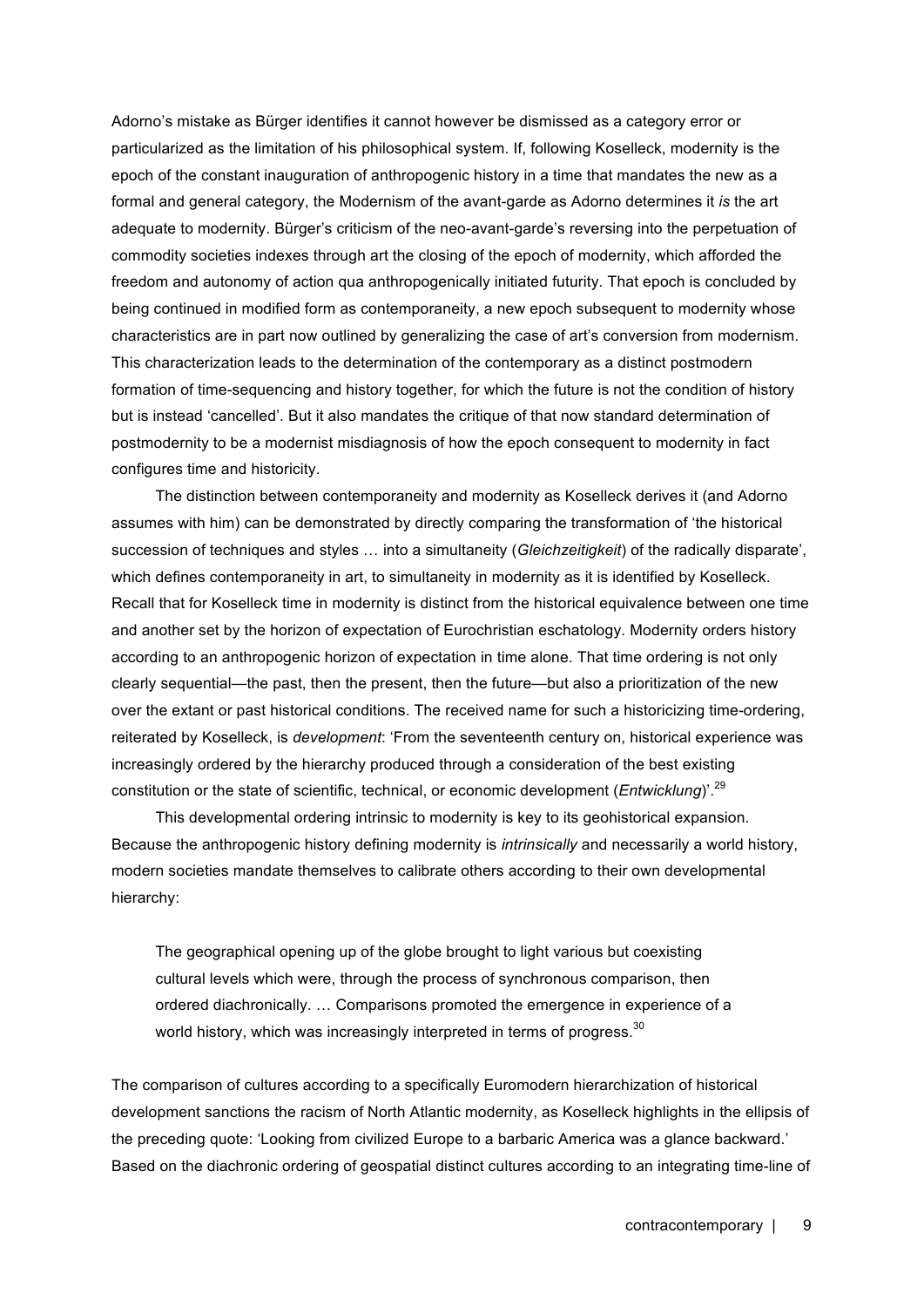historical development, Euromodern racism has been the structuring organization entitling extraction and subjugation by the self-mandated actors of progress.

In its historical composition, the 'fundamental experience of progress' structuring Euromodernity requires the convening of diverse cultures that are disparate to one another, of 'noncontemporaneities (*Ungleichzeitigen*) that exist at a chronologically uniform (*gleicher*) time'. That is, Euromodern geoterritorial expansion convenes otherwise heterogeneous and unconnected cultures as 'non-contemporaries' in modernity by situating them in the common time of progress, which is the unified time defined by anthropogenic history that mandates a new future. Koselleck calls it the time of contemporaneity:

The contemporaneity of the noncontemporaneous (*Gleichzeitigkeit des Ungleichzeitigen*), initially a result of overseas expansion, became a basic framework for the progressive construction of a world history increasingly unified since the eighteenth century. Toward the end of that century, the collective singular 'progress' was coined in the German language, opening up all domains of life with questions of 'earlier than', or 'later than', not just 'before' and 'after'.<sup>31</sup>

Despite its commonality across both Koselleck's and Bürger's theorizations, the use of 'contemporaneity (*Gleichzeitigkeit*)' to signify the presentation of otherwise disparate particulars in an overarching configuration should not however lead to their semantic identification. The two uses of contemporaneity are distinct in that while disparate cultures are calibrated in modernity by a 'chronologically uniform time' according to a 'progressive construction of world history'—as Koselleck specifies and Adorno stipulates for Modernism in general and the avant-garde in particular—Bürger contends that the simultaneity of 'radically disparate' art movements characteristic of the neo-avantgarde is such that none can 'legitimately claim to be historically more advanced as art than any other'.<sup>32</sup> Distinct to modernity, the contemporaneity of the neo-avant-garde is progress-less, a proliferation of new art absent of development.

Put otherwise, the contemporaneity of the radically disparate characterizing the neo-avantgarde is distinct from Koselleckian modernity in that the proliferation of new art in the neo-avant-garde is not the enactment of an anthropogenic history organized by a future—it is not action in the modern (Arendtian) sense—but rather the proliferation of new art simultaneous and disparate to what is, has been, and will be. In this logic of the update, art is then only ever current (*Zeitgenössische*, which is the German term for what in English is the 'contemporary' of contemporary art). With regard to the characteristically Euromodern composition of history identified by Koselleck, and as the broad metastable transformational dynamic of CA demonstrates, the contemporaneity of CA is then posthistorical and, in this nontrivial sense, therefore postmodern.<sup>33</sup>

Posthistory does not mean that there is nothing new, different, singular, no further simultaneous disparities. On the contrary: the proliferation CA validates and perpetuates is what Koselleck calls the horizon of experience—memory, lived experience, the archive, the present—and each new experience of art adds to and embellishes experience as a whole. Posthistory designates the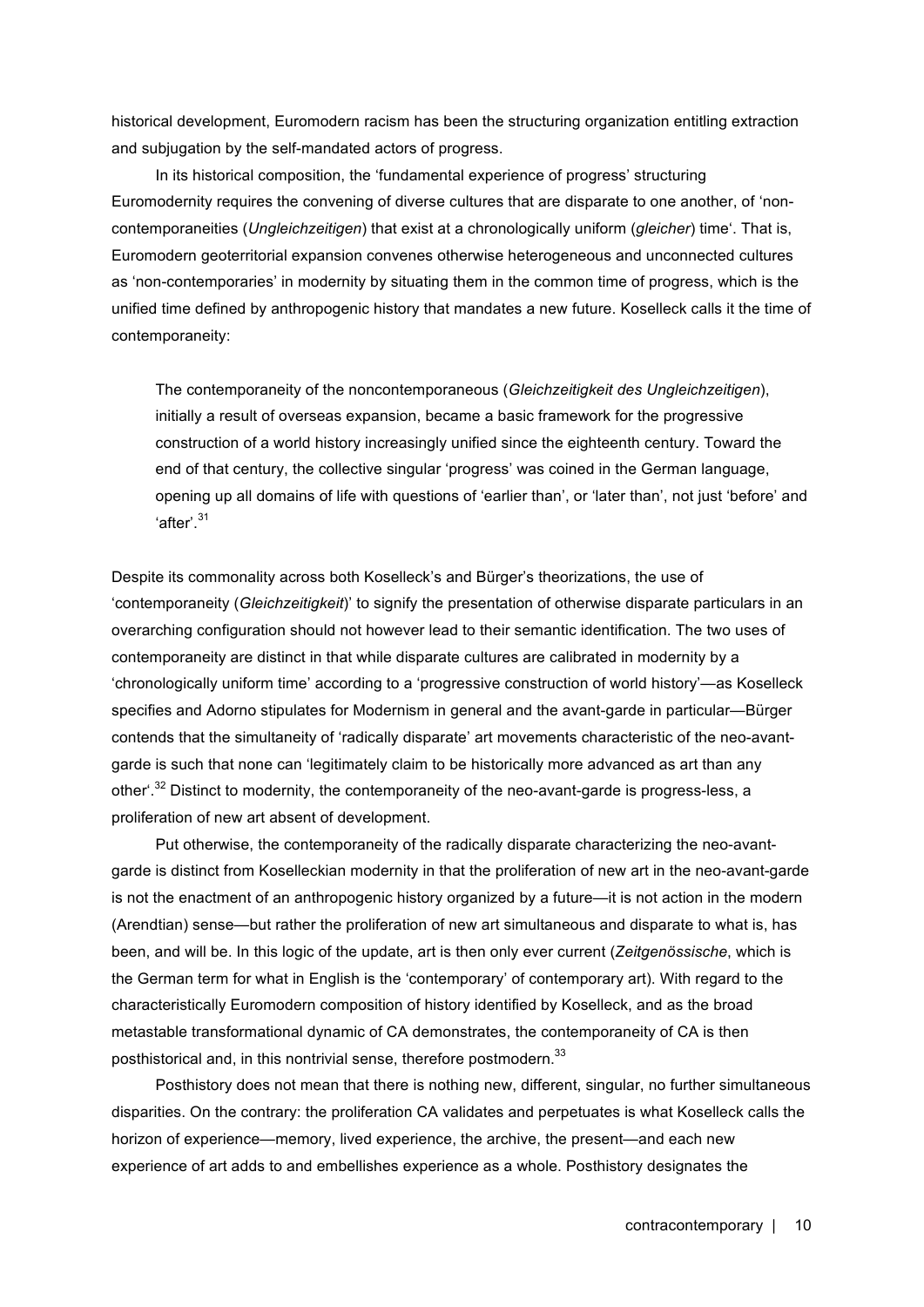contemporaneity of additive yet progress-less anthropogenic experience. Contrary then to the futureconditioned time of modern historicity, the proliferation of *concurrent* pasts, presents, and futures are sequenced in a contiguous and seamless experience, happening before or after one another as alterations of contemporaneity. The ordered distinction of the time sequence is corroded in favour of their simultaneity. And this vitiation of the time order of modernity means not only the dehistoricization of the new, but also the dehistoricity of time.

### **Defuturity**

Incorporating the horizon of expectation into the horizon of experience, contemporaneity entails the destruction of the former in its modern sense. Progress-less, defuturing both the present and the new (even as a formal category), the posthistory of contemporaneity is comprehensively postmodern, and terminally so. Franco 'Bifo' Berardi and Mark Fisher both characterize the period since the earlytwenty-first century along these lines, as an epoch of posthistorical contemporaneity. For Berardi, it is a sentimental-phenomenological existential distortion by the neoliberal formation of labour and economy, which undoes the political possibility of the transformative future; for Fisher, these conditions are firstly socio-culturally implemented by the neoliberalization of institutions, including digital reproduction technologies:

Franco 'Bifo' Berardi refers to 'the slow cancellation of the future [which] got underway in the 1970s and 1980s'. 'But when I say "future" [he elaborates] I am not referring to the direction of time. I am thinking, rather, of the psychological perception, … the cultural expectations that were fabricated during the long period of modern civilization … shaped in the conceptual frameworks of an ever-progressing development.' The slow cancellation of the future has been accompanied by a deflation of expectations. … The very distinction between past and present is breaking down. In 1981, the 1960s seemed much further away than they do today. Since then, cultural time has folded back on itself, and the impression of linear development has given way to a strange simultaneity.<sup>34</sup>

Which is to say: contemporaneity, extended now beyond its derivation in CA to the entirety of the sociocultural composition, which can then be called contemporary societies.

Taking into account Frederic Jameson's contribution to this determination of postmodernity (elaborated below), the 'slow cancellation of the future' can be called the Berardi-Fisher-Jameson (BFJ) thesis of posthistorical contemporaneity. Identified as the defuturing of the new, the BFJ thesis however requires amendment. Specifically, as the dehistoricity of modernity, contemporaneity *does* refer to the 'direction of time': contemporaneity vitiates time qua historicity. Furthermore, contemporaneity is the supplanting of the horizon of expectation by the adventure of new experience, and the dehistoricity of time does not wholly abolish a time sequence but rather rebases it as a simultaneous disparity of befores and afters in a posthistorical metastable experience. There is only a meantime: duration. The 'deflation of expectations' marking contemporaneity is not then the eradication of modernity but rather its depletion. Two corollaries: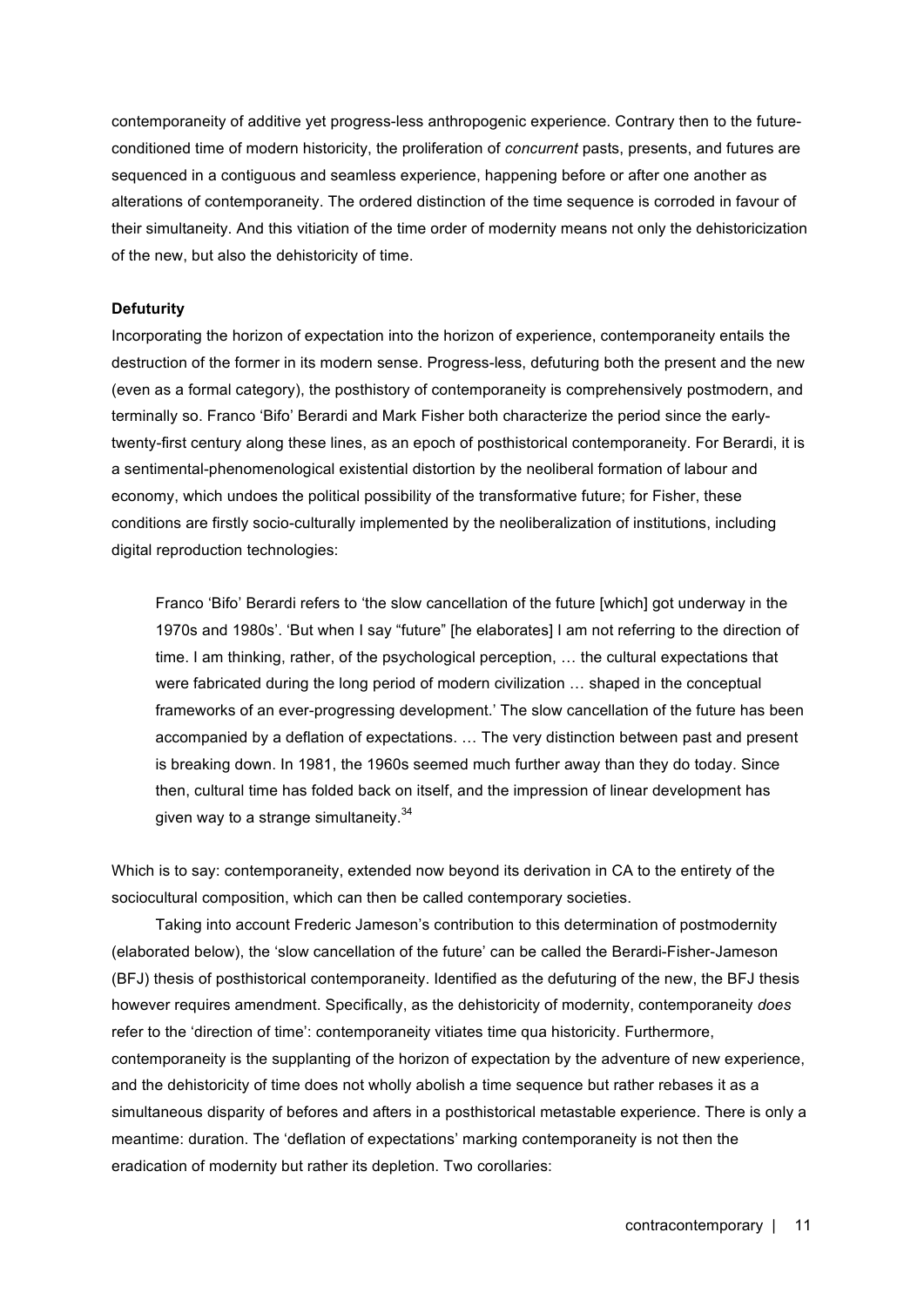(i) Taking up Koselleck's terms, such a depleted modernity happens 'after' modernity—or there was a modernity 'before' it—and modernity is for that reason part of contemporary experience. Put otherwise, contemporaneity is not modern but modernity is *still* contemporary. Modernity is not then earlier than the contemporary, an irrecuperable past of the contemporary as a societal composition, but rather only a part of its present that may be incongruous to other aspects of the contemporary but is not thereby overcome and cannot overcome it.

(ii) The dehistoricity of the past, present, and future in contemporaneity is a symmetrical secular obverse to the Eurochristian eschatology revoked by modernity. Recall that the terminal transhistorical scheme of Eurochristian eschatology preset the terms and conclusion of all experience and expectation such that 'nothing fundamentally new would arise'. The dehistoricity defining contemporaneity replicates that transhistorical determination, yet it amplifies the renewal of a contiguous experience with nothing fundamentally new arising in its stead. Moreover, these two dehistoricizations on either side of modernity are symmetrical inversions of one another: while Eurochristian eschatology bases present experience on the given horizon of expectation of the Last Judgement—a future that is not new but guaranteed and known in premodern Eurochristianity contemporaneity on the other hand rebases expectation on the basis of a now present experience.

Both of these transhistorical formations propose a terminal extrahistorical organization of history, yet distinctly so: for Eurochristian eschatology that ahistorical terminus is the divine order of the Last Judgment; for contemporaneity, as the BFJ thesis highlights, the posthistorical terminus is the mutable present itself—or, to complete the symmetry with Eurochristian eschatology, its extinction. Elaborating these two terminations of contemporaneity in turn demonstrates how, as for the neo-avant-garde with respect to the bourgeois condition of art, the BFJ critique of contemporaneity reverses into and promulgates the condition it claims to repudiate. The two terminations are:

– *The terminal present*. Fisher's thesis of capitalist realism announces the socioeconomic rendition of terminal contemporaneity: 'The widespread sense that not only is capitalism the only viable political and economic system, but also that it is now impossible even to imagine a coherent alternative to it.'<sup>35</sup> This impossibility is, as Jameson contends, the elimination of a horizon of expectation that is not an extension of present experience, which experience is then the terminal condition of all futurity. It is the absenting of anthropogenic history, of a historicity directed to a new future.<sup>36</sup> The 'cancellation' of a new future different to the present configures an end-time of present, past, and future in the contiguity of variation of experience, without the finality of Eurochristian eschatology; the ceaseless contemporaneity of an endless-meantime.

– *The extinction of the present*. Yet eschatological finality *does* return to this composition of contemporaneity—with the BFJ critique itself. The slogan that 'it is easier to imagine the end of the world than it is to imagine the end of capitalism', attributed to Jameson, implicitly contends that contemporaneity can be exited or overcome, but only by the end of either capitalism or the world (through eco-catastrophe, for example).<sup>37</sup> While the imagining of the end of the world entrenches the impassability of capitalism, the end of capitalism represents the utopian possibility of the surpassing of the contemporary. Jameson: 'For the moment and in our current historical situation, a sense of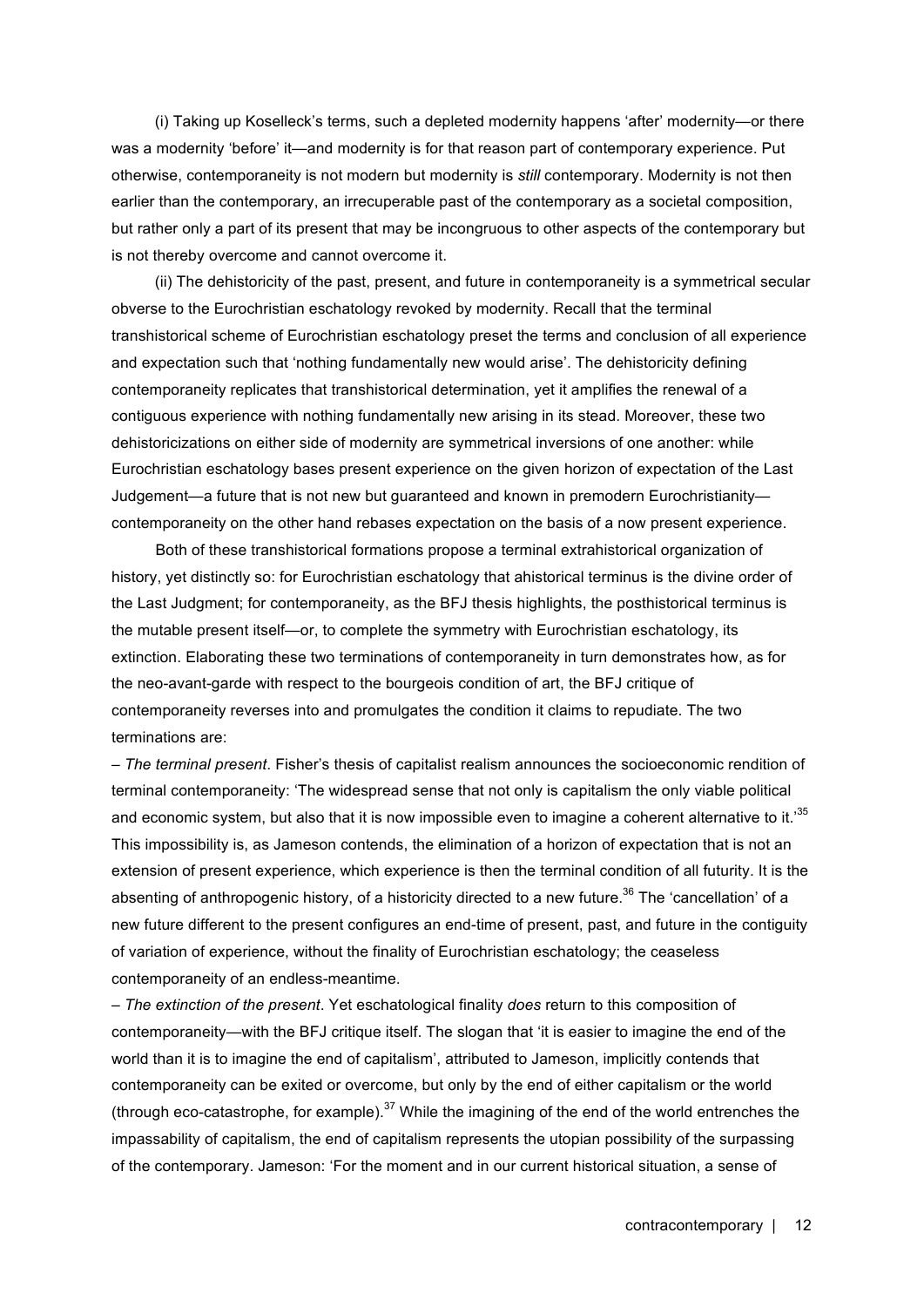history can only be reawakened by a Utopian vision lying beyond the horizon of our current globalized system, which appears too complex for representation in thought.<sup>38</sup> Only a radically new future such as the end of the world or the end of capitalism can overcome the current condition. Jameson contends that such a 'reawakening' would be a 'genuine historicity' which, with Koselleck, would define it to be a modernity. What is then more significant than the end of the world is that the BFJ thesis posit such terminations—of the planet, capitalism, and other conditions—as transformed futures distinct from the present and the continuation of experience. These various eschatons are the price of the postcontemporary qua modernity redux.

Jameson's appeal to historicity as an exit strategy from contemporaneity is a typically modernist recourse. As noted, however, modernity is anyway accommodated within contemporary as another of its disparate moments. Among other utopias, then, contemporaneity dictates that the modernity of the BFJ thesis, as a call for a new future of postcapitalism, is itself depleted; yet another future fiction constrained by a disparate posthistorical contemporaneity. Accordingly, the BFJ thesis does not just diagnose the contemporary as a condition and structure of dehistoricity; it also rehearses and is depleted by the contemporaneity that it aims to revoke. A modernist critique of contemporaneity, the BFJ thesis reprises the neo-avant-garde's signature reversal of Modernism, scaled up from the specific institution of art's autonomy in bourgeois societies to the generality of contemporaneity configured by the socioeconomic totality of capitalism.<sup>39</sup>

### **Risk**

Together, modernity and contemporaneity can then be retrospectively identified as the history (*Historie*) of the emergence and depletion of anthropogenic historicity in time according to a matrix set by Eurochristian eschatology, which is their common precursor. It is the history of the migration of the 'extrahistorical' determination of time from the divine to depleted new experiences of the posthistorical present, the termination of their common history in the anthropic mundane. Having identified this matrix of secularized Eurochristian eschatology, the concluding argument of this chapter is that it is however in fact supplanted by another postmodern configuration, one misrecognized by the identification of contemporaneity and its BFJ critique. What is then theoretically available is a composition of the future distinct from that which has prevailed over its history since the dominance of Eurochristianity in the North Atlantic and Euromodernity as world history, a new future for the future.

The premise for the counterpostmodernity proposed here is the development in the scales of economy, organization and logistics adequate to globalization, including the advance of technical and symbolic intermediation, and the coordination of increasingly complex social, economic, and legalregulatory organization. These developments of large-scale integrated complex societies (LaSICS), as they are designated here in their generality, are the material, symbolic, and infrastructural configurations wrought by the geo-economic expansion of Euromodernity initially by colonialism, and then by a planetary capitalism that has to date also been concentrated in the North Atlantic.

That development has been intensified since the 1990s by ubiquitous digital computation, yet, as a historico-semantically integrated process, it is mandated by the modernity identified by Koselleck: the result of an anthropogenic history integrated as world history. But whereas modernity is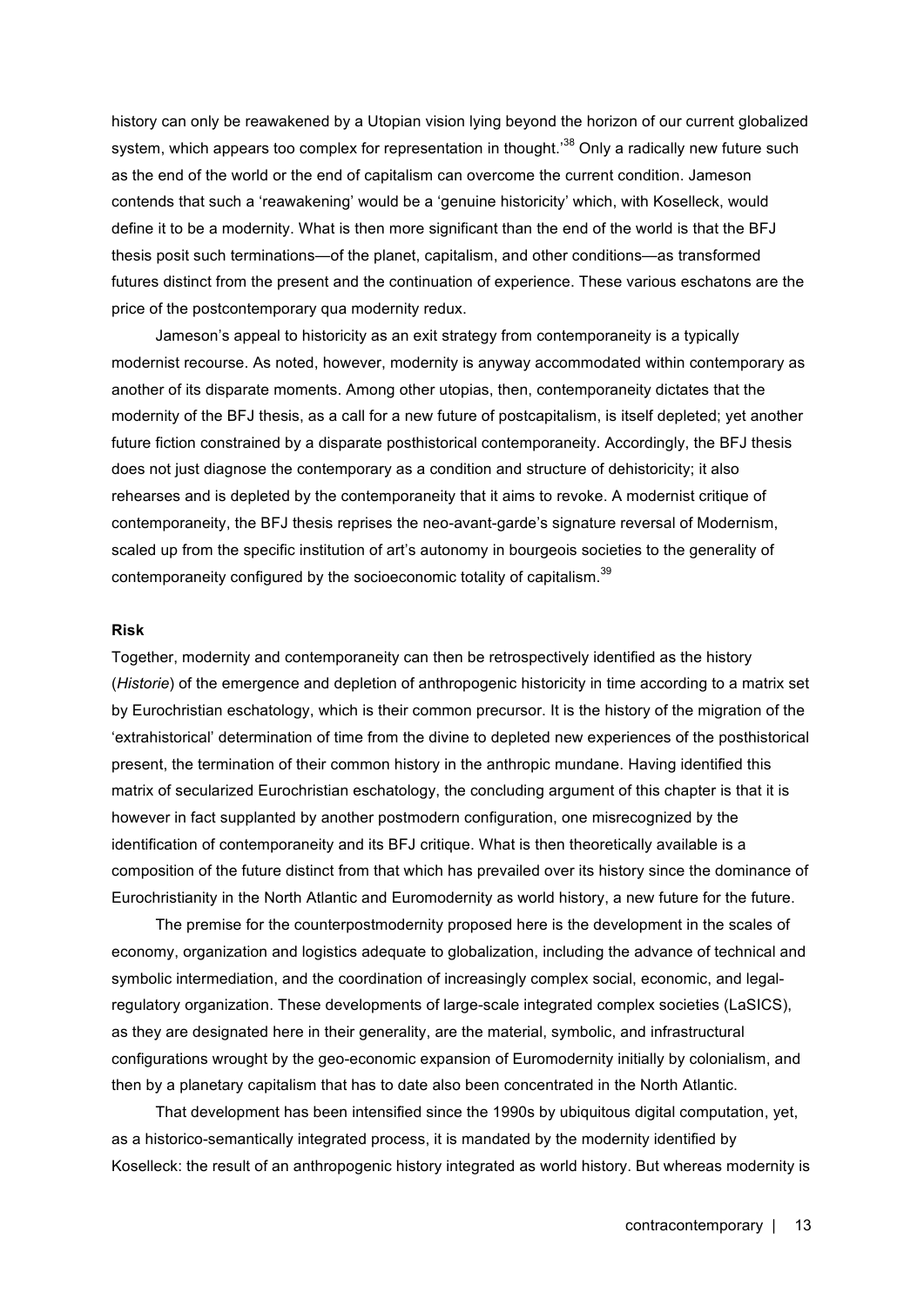structured by a *horizon* of expectation, a new future to come that is distinct from the present, what is by comparison distinct to LaSICS is that the futurity of the new is their functional condition, the *operational* premise for their technical, material, and symbolic organization and development. This identification of the time ordering of LaSICS identifies, for example, the rapid expansion of credit as the basis for economic and monetary operation since the deregulation of financial institutions in the 1980s: while credit has always calculated a loan on the basis of the future income that can be made from it to accrue repayment with interest, financialization sets that premise as the basis for economic expansion at all scales.<sup>40</sup> Equally, transnational infrastructures of insurance, health, energy, and agriculture (all of which are intensively corporatized) are also all typical of LaSICS, as they are of other basics of social provision such as housing, social welfare, managing climate change, long logistics chains, and the anticipatory models governing security and military configurations. These and other such components of the dynamic and transformative structuring of LaSICS are comprised of anticipations of the future *not* as a horizon of expectation but rather as the present and actual *premise* of their current technical, economic, social, and symbolic operations.

The summary point here is that the *unknown* future—which may or may not be new—is the precondition of the present in LaSICS, their defining feature. And the principal theoretical point is that the future as it is operationalized and manifest in LaSICS is then not the eschaton of a new future to come, as it is for modernity, but a material-symbolic precondition for the calculation of the unknown future, a speculative composition of the present. And contrasted to the equivalences of past, present, and future in a continuity of new experiences configuring contemporaneity, LaSICS *operationalize* the future as unknown and distinct from the horizon of experience. That is, LaSICS supplant the depleted time structure of 'before' and 'after' characteristic of contemporaneity with the operational 'earlier than' and 'later than' which are intrinsic to their functional composition. Only that in this configuration the future is operationally, structurally, and systemically 'earlier than' the present. In its logic and time ordering, the future is the past, and this reorganizes what the future can be. Equally, the present is 'later than' the future, the future of the future.

The complex configuration wherein the future transforms the present and the future even before the present has happened, and the present is the occasion of an unknown future, is the speculative time-complex  $(STC)$ .<sup>41</sup> A reordering of the time sequence, the STC maintains the modernity of the irreducibility of the future to the present and the past, countermanding the depletion of time ordering defining contemporaneity. Yet it also countermands the eschatological structure of modernity, for which the new future is an absent yet known eschaton. The STC is the schematic configuration of the unknown future as the operational *prior* condition of the present configured by LaSICS.

Call the present that *internalizes* futurity as its intrinsic material-symbolic-systemic premise the speculative present. Speculative, in part because the STC intensively and extensively exacerbates the futural historicity defining modernity, but without the security of its semantic ordering. That is, the operational premise of the uncertain future at once stipulates and undermines the task of anthropogenic history identified by Koselleck as 'social and political planes for planful activity that points to the future'. That futural historicity is intrinsic to the speculative present, its basis, which is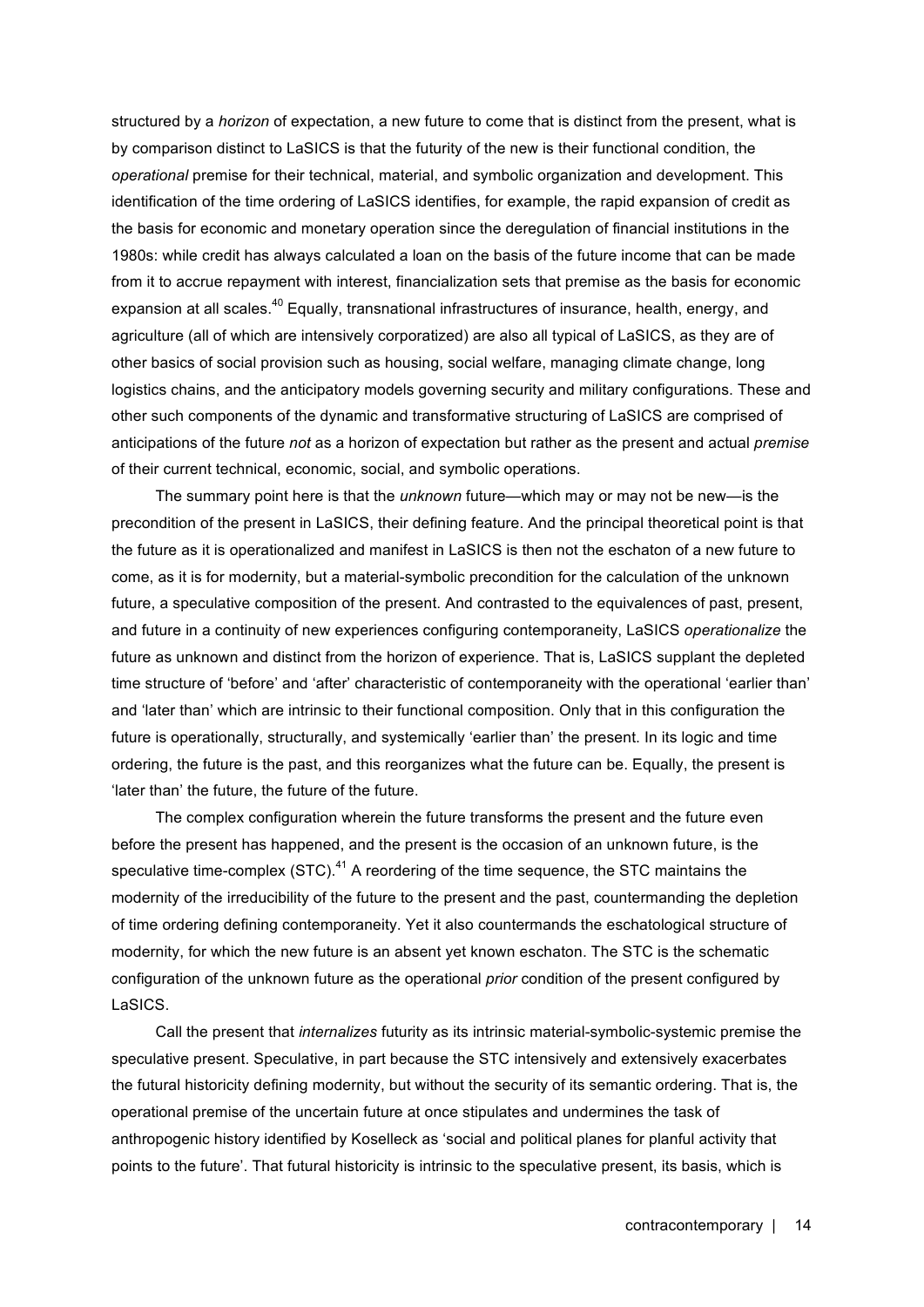also the modification of modern futurity with regard to the intensive and extensive dimensions of the present:

— *Intensive futurity*. Migrating from a horizonal ordering of anthropogenic history to the *intrinsic* operational premise of LaSICS, time is *intrinsically* comprised by its futural historicity. Consequently, the historicity of the unifying eschaton of the new future defining modernity as a cogent task disintegrates. There is instead the multiplicity of specific speculative mobilizations of futures comprising each present. Each present time of the STC is then internally comprised of the proliferation of multiple, dis-integrative historicities. Calling the socially and systemically ingrained futural historicity of time in the STC *ultrahistoricity* serves to demarcate it from its modern precursor.

— *Extensive futurity*. The operational condition of the speculative present is the inherent uncertainty of the future. The resulting necessary intrinsic limitation and constraint on extrapolations into the future by calculation or planning means that actions and designs made in the speculative present are at best a risk, and such risks proliferate with the dis-integration of the new future. Moreover, risk is not only the premise of the speculative present; it is also instantiated again and recomposed with each instantiation of the STC. Comprised by risk and its proliferation, LaSICS are but an extension of what Ulrich Beck and others have since the mid-1980s called risk societies—societies for which the consequences of knowledge and action are constitutively incomplete at the point they are drawn up.<sup>42</sup>

Decisions taken at any given present in risk societies are vulnerable to eventualities that can only be partially planned. Such limitations are for Beck imposed by empirical and anthropological constraints: risks are not only the unknown consequences of present action but are also systemic, integrated and open-ended. Beck identifies three concomitant dimensions of such a 'delocalization':

a) spatial: the new risks (e.g. climate change) are spreading over national borders, and even over continents;

b) temporal: the new risks have a long latency period (e.g. nuclear waste), so that their future effects cannot be reliably determined and restricted; moreover, knowledge and non-knowing are changing so that the question of who is affected is itself temporally open and remains disputed;

c) social: since the new risks are the result of complex processes involving long chains of effects, their causes and effects cannot be determined with sufficient precision (e.g. financial crises).43

In one sense, the theory of risk societies makes the trivial point that, as a futural anthropogenic history, modernity is intrinsically subject to future contingencies, the actuality of which are unknown at the time of action. This triviality does however indicate the significant result that risk resets the futural *historicity* of time from its modern configuration, definitively separating the time-historicity of the STC away from the secular composition of Eurochristian eschatology, which matrix configures the modernity of which the STC is the historical result. Elaboration of this result will lead to the concluding identification of the conditions for a politics and an art adequate to the STC, which is also the revocation of contemporaneity, and the recomposition of what politics and art must then be.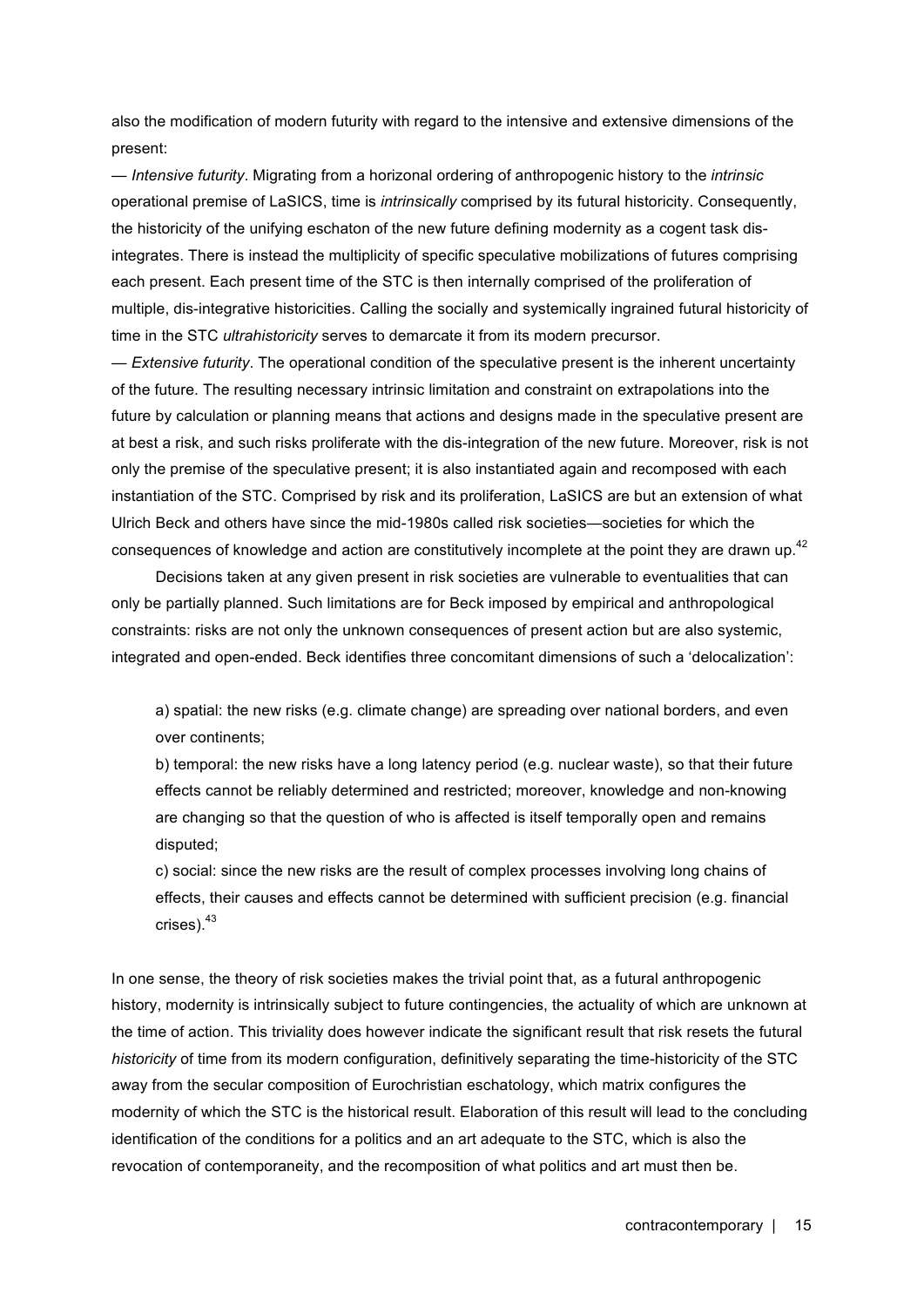### **Contracontemporary**

Risk societies are those for which the new future that defines anthropogenic history—the plan—is itself susceptible to future contingencies that can partly be accounted for (by risk management) but also contingencies that can not. The ultrahistoricity of the speculative present vitiates the seculareschatological conditions of modernity, including anthropogenic history, and the futural historicity of the speculative present is instead *itself* contingent in time. The speculative present is then contramodern. The future is *only* the premise for uncertainty in the present. Which is not to proscribe the possibility of the contentful plan or anthropogenic history. To the contrary, the STC mandates that the future can be reset. But if the risk is too great, any definitive new future is untenable. In exacerbating the historical dynamic of time qua historicity via the systemic social integration comprising LaSICS, the risk composition of the STC is definitively separated from modernity. Yet, in that LaSICS are themselves a result of the comprehensive world history and its development mandated by modernity, risk societies are definitively postmodern.<sup>44</sup>

Equally, however, the priority in the STC of a delocalized futurity unknown to experience means that modernity as it is defined by the horizon of expectation is supplanted for the speculative present not by the horizon of experience, as it is for contemporaneity, but by its intrinsic and contingent time historicity. That is, though the scrambling of the standard time sequence of past, present, and future is common to both contemporaneity and the STC, the former is characterized by the depletion of timeordering in favour of the contiguity of experience, while the ultrahistoricity of the STC maintains but reverses the time distinction of modernity, exacerbating rather than depleting the futurity of the present. The postmodernity of the speculative present is then contracontemporary as well as countermodern, as are the LaSICS operationalized on this premise.

Being both countermodern *and* countercontemporary, the operational risk characteristic of the speculative present corresponds to neither subvariant of secularized eschatology. The STC maintains and extends the futural historicity inaugurating modernity, of the modern composition of the new and of futures, but now wholly detached from residual Eurochristian configuration, mandating instead the configuration of futures that are comprehensively global. The historicity of the speculative present exacerbates its modern dynamic but at delocalized scales and with no set future.<sup>45</sup> To deploy Jean-François Lyotard's terms, the 'grand narrative' characteristic of modernity is not only supplemented by any number of calculative cautions against contingencies, but history-making according to that plan is itself obfuscated by delocalized risk and the contingent and provisional 'small narratives' of its administration.

Which is to reiterate that risk societies and the speculative present are large-scale, integrated, complex – and futural. The postmodernity of the STC is not then the 'cancellation of the future', as the BFJ thesis contends, but the reverse-ordering of the time-sequence of modernity's secular eschatology. More precisely, while risk-postmodernity vitiates the commanding future organizing modernity, that 'cancellation' is not because of the absenting or withdrawal of futurity, as per the BFJ thesis, but instead because of a contracontemporary *surfeit* of futurity. Modernity is exacerbated such that it is usurped by the counter-postmodernity of the STC. That is, theorized outside of the logic of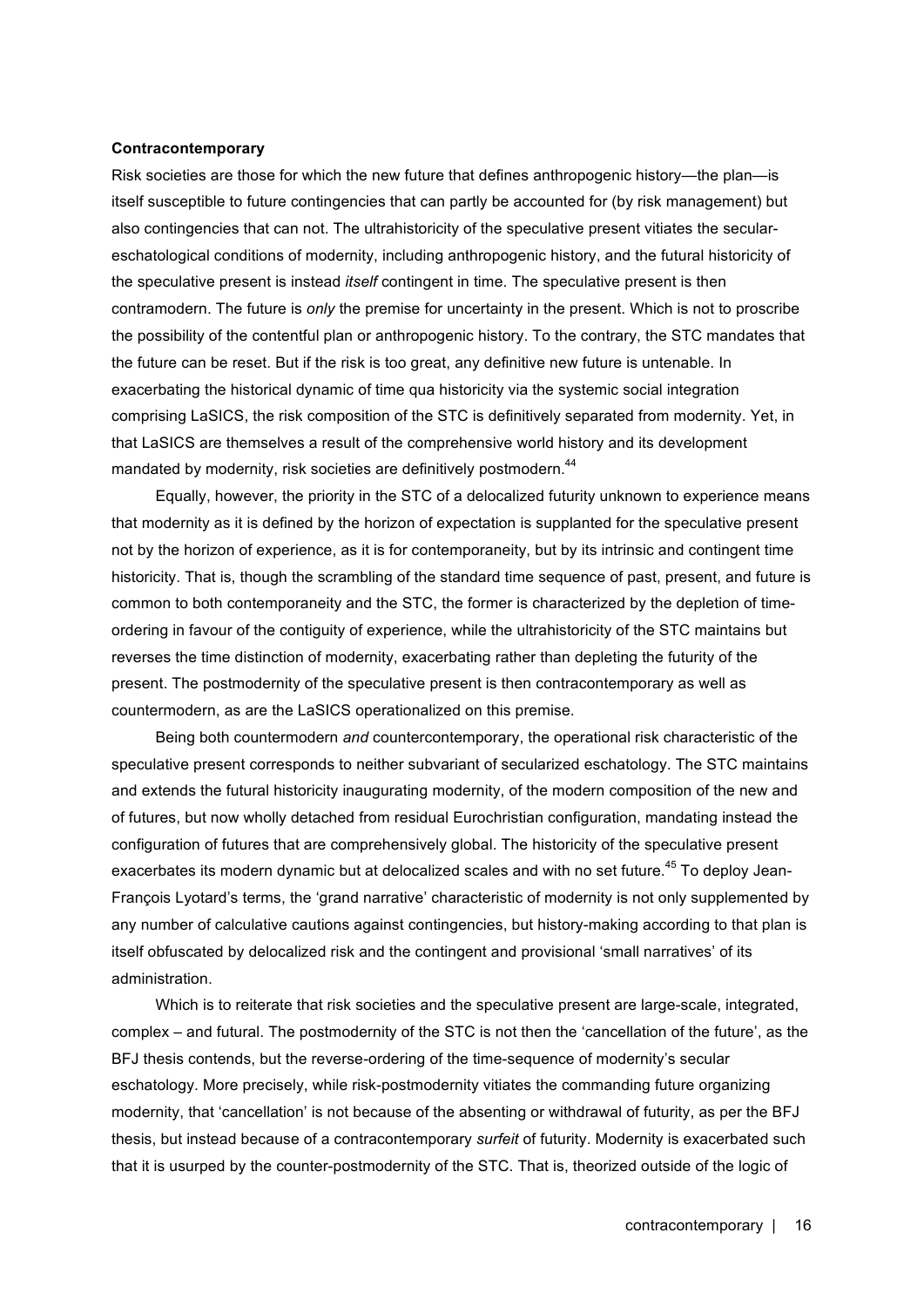the BFJ thesis, the future is 'cancelled' not because it is absented or withdrawn but because there is too much futurity, too much risk, to secure a future—anthropogenic history qua action—over any other. The futural plan typical of the modern task of anthropogenic history loses its way. Another plan will always be needed because no plan is adequate.

Indexed to a specifically anthropogenic condition alone, as Arendt stipulates, the surfeit of the future must however be revoked. Recall that modernity is defined by the future-making of anthropogenic history, which condition for the new is a doctrine of action, and that Arendt incarnates this condition for each human. The delocalization of risk societies however supplants this anthropogenic condition and, with it, Arendt's prioritization of politics as *anthropogenic* futurity. Specifically:

– Scale: as Beck contends, the intermediation of LaSICS mean that decisions and consequences are delocalized, which is to say greater than the capacity of any Arendtian 'space of appearances' of direct interpersonal engagement.<sup>46</sup>

– Integration: action for Arendt leads to the new, the unexpected, because it is each time unique, a uniqueness conferred to each human at birth; but unexpectedness is intrinsic to the speculative present characteristic of LaSICS, for which the uncertainty of the consequences of actions are configured as risks. Comprised by and subordinated to the ultrahistoricty of the speculative present as risk is, human uniqueness is unnecessary to the composition of unexpected consequences. – Complexity: for Arendt action is unpredictable because its meaning is not disclosed until its subsequent account; yet if the unknown future precedes the present in the STC, and if the future that results from any act is in fact a new composition of risks, then there cannot be a determinate culmination or completable sequence for any act, nor any completed meaning. Ultrahistoricity means instead that the recording of history is nonterminal, and that unpredictability precedes action as its premise.

That is, each of Arendt's anthropogenic determinations of action is inadequate to the contramodernity of the STC. Overall, her theory of politics is insufficient to the speculative present. More generally, the surfeit of the future in risk societies means that *anthropogenic* action is an insufficient and inadequate basis for forging the future. Assuming the residual validity of modernity as its theoretical and political scheme, the BFJ thesis of the cancellation of the future misidentifies that the future is forged according to a speculative present whose futurity erodes the ultimacy of anthropogenic history. To be clear: action cannot overcome risk in the comprehensive postmodernity of LaSICS because risk comprises the preconditions and consequences of action. Rather, forging *a* future in the speculative present by action first requires a delimitation of the futurity of the speculative present, which means (i) the constraining of risk, and also (ii) the redetermination of action itself distinct from its modern anthropogenic determination. Elaborating these requirements in turn provides the concluding derivation of a contracontemporary politics—the setting of the future of the future—and of an art adequate to the delocalized speculative present comprising LaSICS.

— *Risk Constraint*. If the making of *a* specific future is not to be 'cancelled' by the surfeit of the future, the risk composition of the speculative present must be constrained. Such constraints can include various kinds of security, insurance, social provision, and capital; or, on the other hand, by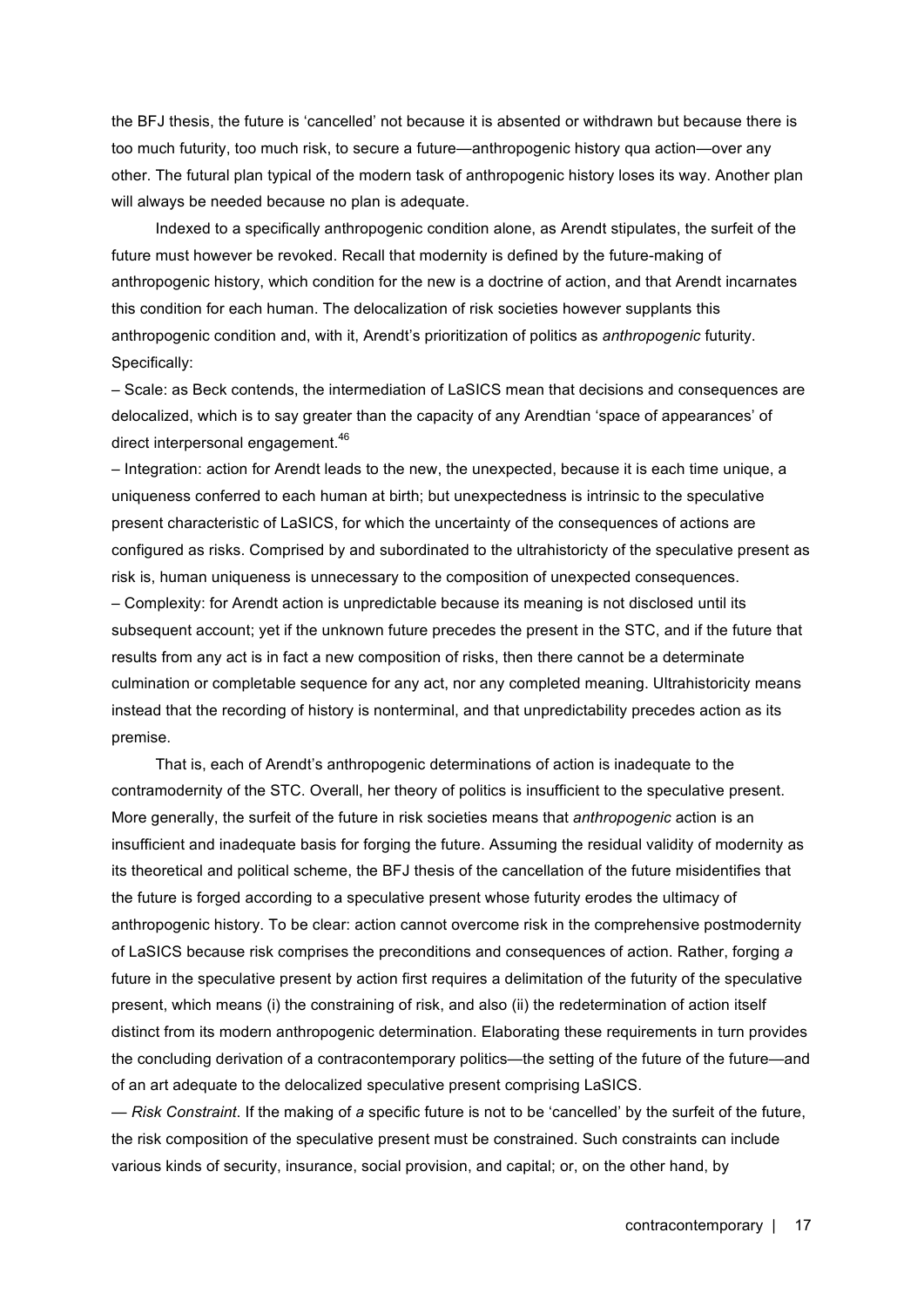regressions such as the reimposition of linear calibrations of progress or eschaton, or the highly bounded and stabilized semantic structures and consequent social organizing effects of traditionalisms. The theoretical generalization of these measures is that constraining or abating risk in order to direct a course of action—to initiate a future —presumes a selection of risk, contingent on the specifics of the speculative present in each instance and the specific future to be set. Yet, all such constraints are themselves only incomplete and uncertain in the STC, only partly knowable in their consequences and delocalized effects. The constraints to risk are themselves risks. Moreover, the selection of what risks are to be abated is to select various possible future outcomes over others, a provisional—and only ever provisional setting—of the future of the future. And that is a politics, one that is prior to anthropogenic action.

— *Action redux*. Because the risk intrinsic to the STC is not uniquely a consequence of individual actions but a situated compositional requirement of LaSICS, the constraining of risk is a systemic condition to provide the *social* capacity to enact the future—'social' here meaning the configuration of LaSICS, not the interpersonal engagement in a space of appearances. To be clear: it is not that anthropogenic action and interventions are eliminated in LaSICS. Rather that, configured by the STC, anthropogenic action is configured by the delocalized *socius* of LaSICS. That *socius* is definitionally more expansive and at scales of systemic integration and interconnection greater than individual or socially segmented anthropogenic capacity.

That is, LaSICS supplant the anthropogenesis of history defining modernity, including action and art, with a *sociogenic* enacting of the future defined by the irreducible consequences of that modernity. Action, because it is not the 'human condition' or history (*Historie*) or the horizon of experience that provides the basis for action in the speculative present of LaSICS, or of what its capacity of the new is, but instead a meta-anthropic—or, abbreviated, metanthropic—affordance of LaSICS.<sup>47</sup> To reiterate: the metanthropic condition of action does not eliminate anthropogenic history but encompasses it and deprioritizes it as a provisional semantic constraint to risk, but a constraint which, for that reason, comprises further sociogenic risks. And that deprioritization stipulates the resetting of art too. In particular, the sociogenic enacting of the future supplants both the premise and the results of art since the avant-garde; the premise being the historico-political freedom of anthropogenic history-making, and the result being the consolidation and reinforcement of the 'bourgeois institution' of artistic autonomy qua CA. Two requirements for such a comprehensively sociogenic art highlight its distinction from art since the avant-garde. First, contrasted to an art that is in each instance an individuated opening of meaning without finality—typical of the avant-garde artwork in Modernism as it is when resituated to the open-ended interpretive task of the addressee in CA—'the new' of an art adequate to the speculative present is configured not by the freedoms demonstrated by such semantic indeterminacy but instead by its *specification* of a future. And such a specification is in each case a historico-systemically situated constraining of risk intrinsic to the speculative present. 'Historico-systemically situated' here rephrases that the speculative present is comprised sociogenically; that specifying a future by constraining risk is a sociogenic operation. Second, then, the art adequate to the risk composition of LaSICS is a situated component in the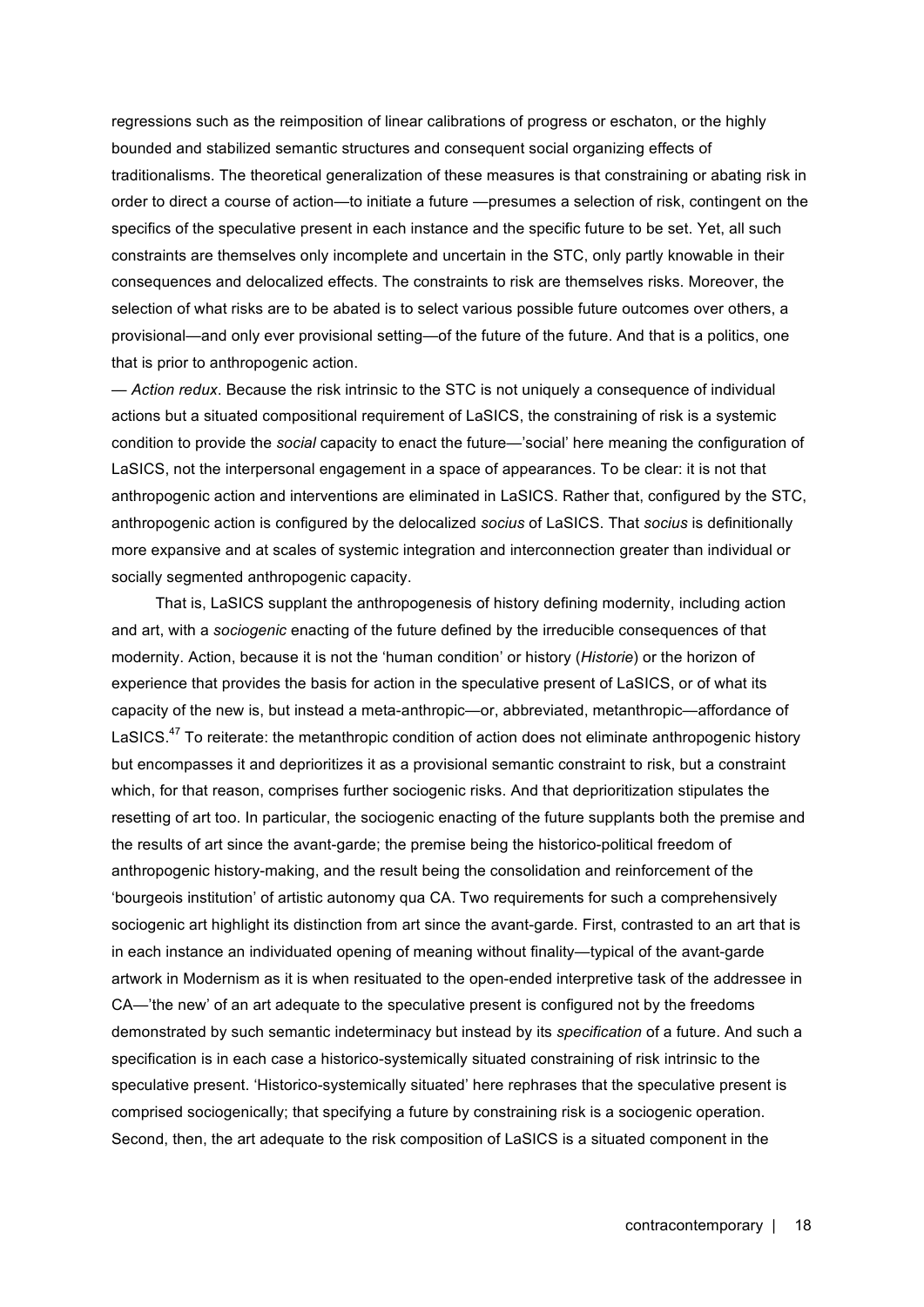socially integrated composition of the speculative present and its risk. So, comprised, art's autonomy is abrogated.

Two consequences follow, which, though contradictory in Modernism, are in fact aspects of the one requirement for an art adequate to the speculative present: (i) the ambition of the avant-garde according to Bürger, to rescind art's bourgeois institutional autonomy from the social totality, is realized—but not as an artistic or political-critical imperative motivating the avant-garde. On the contrary, artistic avant-gardism is completed and supplanted because art is one component institution of risk constraint in the sociogenic specification of a future in the speculative present. Accordingly, (ii) the art adequate to the speculative present has no priority or privilege as an institutional format for the future of the new. Configured by the speculative present, the criticism Bürger makes of Adorno's commodity paradigm for the future of the new of art is reversed: the future of the new that was once the prerogative of art since the avant-garde is instead a ubiquitous feature of LaSICS, including but not limited to commodities. Art is then one among other component aspects in an economy of risk constraint in LaSICS.<sup>48</sup> Conversely, while defending art's autonomy qua Modernism or CA from the comprehensively sociogenic composition of the speculative present also constrains the more general and systemic sociogenic risk it is imbricated in—by insisting for example on its historical formats of individuated, personalized, and subjective presentation and interpretation—such constraints limit risk by repudiating all but microscale operations. For that very reason, however, such art cannot attain the multi-scalar operability or situate the *sociogenic* specificity of its risk constraint in the surfeit of futurity. The defence of art since the avant-garde cannot then configure one future over another. And without the sociogenic constraint of risk, such art is limited to the proliferation of simultaneous disparate semanticizations, which is the defuturity of CA.

As cases of anthropogenic history, variants of the uniquely human capability to enact a new future, both art since modernity and action as Arendt proposes it are supplanted by the risk politics of the metanthropic-sociogenic speculative present. If, then, they are to continue to meet the task of setting a future, both art and politics have to be reset by the risk politics of delimiting the surfeit of futurity so as to set *a* future. And while the sociogenic resetting of the conditions of anthropogenic history has been somewhat adopted by various generalizations of anthropogenic incarnation as condition of action and semanticization—such as (but not limited to) posthumanism, transhumanism, antihumanism and inhumanism—these are but conversions of the historical modernity of development, particular subordinate components of the sociogenic generality of risk-politics enabling action in the speculative present. Unconstrained from these residual anthropogenic determinations, metanthropic development is instead the uncertain future of sociogenic contingencies, which means the uncertainty of development distinct from modernity. That postmodernity, initiated by LaSICS, operationalized qua the STC, is a global historical development distinct not just from Euromodernity but moreover from any anthropogenic future; a future that is unpredictable because it can have no semanticizing account, no adequate *Historie*. A development comprised instead by a future in the future.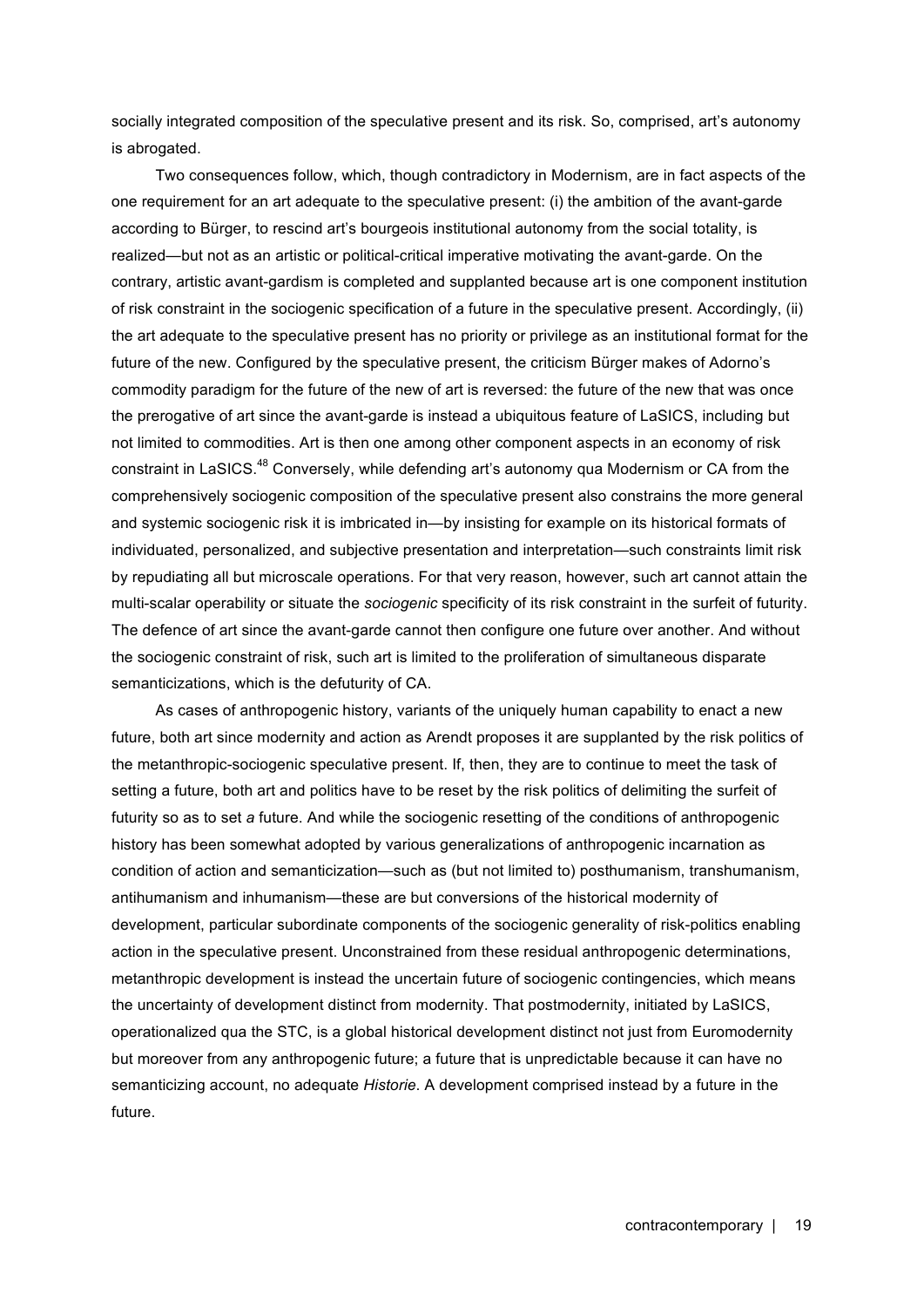**Notes** 

<sup>6</sup> Reinhart Koselleck, *Futures Past: On the Semantic of Historical Time*, trans. Keith Tribe (New York: Columbia University Press, 2004 [German: 1979]), p. 195.

<sup>7</sup> Unless otherwise indicated, all citations from Koselleck in this section are from *Futures Past,* pp. 193-96.

 $8$  Arendt is compared against Koselleck for the sake of the present argument. The historical attribution is in fact the reverse: for Arendt's influence on Koselleck's thinking of totalitarianism in the 1950s see Niklas Olsen, *History in the Plural: An Introduction to the Work of Reinhart Koselleck* (Oxford: Berghahn Books, 2012), p. 88 n.8; and, more substantially, Stefan-Ludwig Hoffman, 'Koselleck, Arendt, and the Anthropology of Historical Experience', trans. Tom Lampert, *History and Theory* 49:2, May 2010, pp. 212-236.

<sup>9</sup> Koselleck, *Futures Past*, p. 196; see also p. 132. And, 'historical time, if the concept has a specific meaning, is bound up with social and political actions, with concretely acting and suffering human beings and their institutions and organizations' (p. 2). About a century after the period Koselleck is examining, Friedrich Nietzsche presents a typography of the degrees history mandates and debilitates action – or 'life' as Nietzsche designates the term of present development: see 'On the Uses and Disadvantages of History for Life', trans. R.J. Hollingdale, *Untimely Meditations* (Cambridge: Cambridge University Press 1997 [1876]).

 $10$  For a recent counterintuitive example of history-making according to a horizon of expectation-a horizon marked in this case by the *inhuman* as the *ratio*genic transformation of intelligence currently vectored through the human as its historical basis but to be freed from it—see Reza Negarestani, 'The Labor of the Inhuman', in Robin Mackay and Armen Avanessian (eds.), *#accelerate. The Accelerationist Reader* (Falmouth/Berlin: Urbanomic Press/Merve, 2014), pp. 427-66.

<sup>11</sup> Koselleck, Op. cit., p. 196

<sup>12</sup> Koselleck, Op. cit., p. 232; syntax rearranged.

 $13$  The supplanting of Eurochristian eschatology by anthropogenic history is explicitly dramatized a century or so after the semantic convergence Koselleck identifies by various European existential tracts on the Death of God—notably including Nietzsche, for whom the divine eschaton is replaced by the *Übermensch*, the overman. Following Koselleck's lead, the *Übermensch* is but the replacement of the historical condition of the divine eschaton by *anthropos* as its anthropogenic term. See Friedrich Nietzsche, *Thus Spoke Zarathustra*, trans. Adrian Del Caro (Cambridge: Cambridge University Press 2006 [1883-92]), p. 5. The replacement of God as the condition of historical structuring by an anthropogenic stipulation is previewed slightly earlier by Nietzsche in *The Gay Science*, trans. Josephine Naukhoff (Cambridge: Cambridge University Press 2001 [1882]), §125.

<sup>14</sup> For the distinction between the horizons of experience and expectation, see Koselleck, op. cit., p. 2.

<sup>15</sup> Koselleck, op. cit*.*, p. 236.

<sup>16</sup> Frederic Jameson identifies historicity with 'true futurity' in 'The Aesthetics of Singularity', *New Left Review* 92, March-April 2015, p. 120.

<sup>17</sup> Koselleck, op. cit*.*, p. 241.

<sup>18</sup> Koselleck, op. cit*.*, p. 240.

 $1$  The distinction between the present future—the future for the present—and the future present—the present that is in the future—is made in Elena Esposito, *The Future of Futures: Time of Money in Financing and Society* (Cheltenham: Edward Elgar, 2011 [Italian: 2009]), 126ff. l

<sup>&</sup>lt;sup>2</sup> Hannah Arendt, *The Human Condition (Second Edition)* (Chicago: University of Chicago Press, 1998 [1958]), pp. 177-78.

<sup>3</sup> Arendt, *Human Condition*, p. 198.

<sup>4</sup> Ibid.*,* pp. 176-77.

<sup>5</sup> Ibid.*,* pp. 191-92.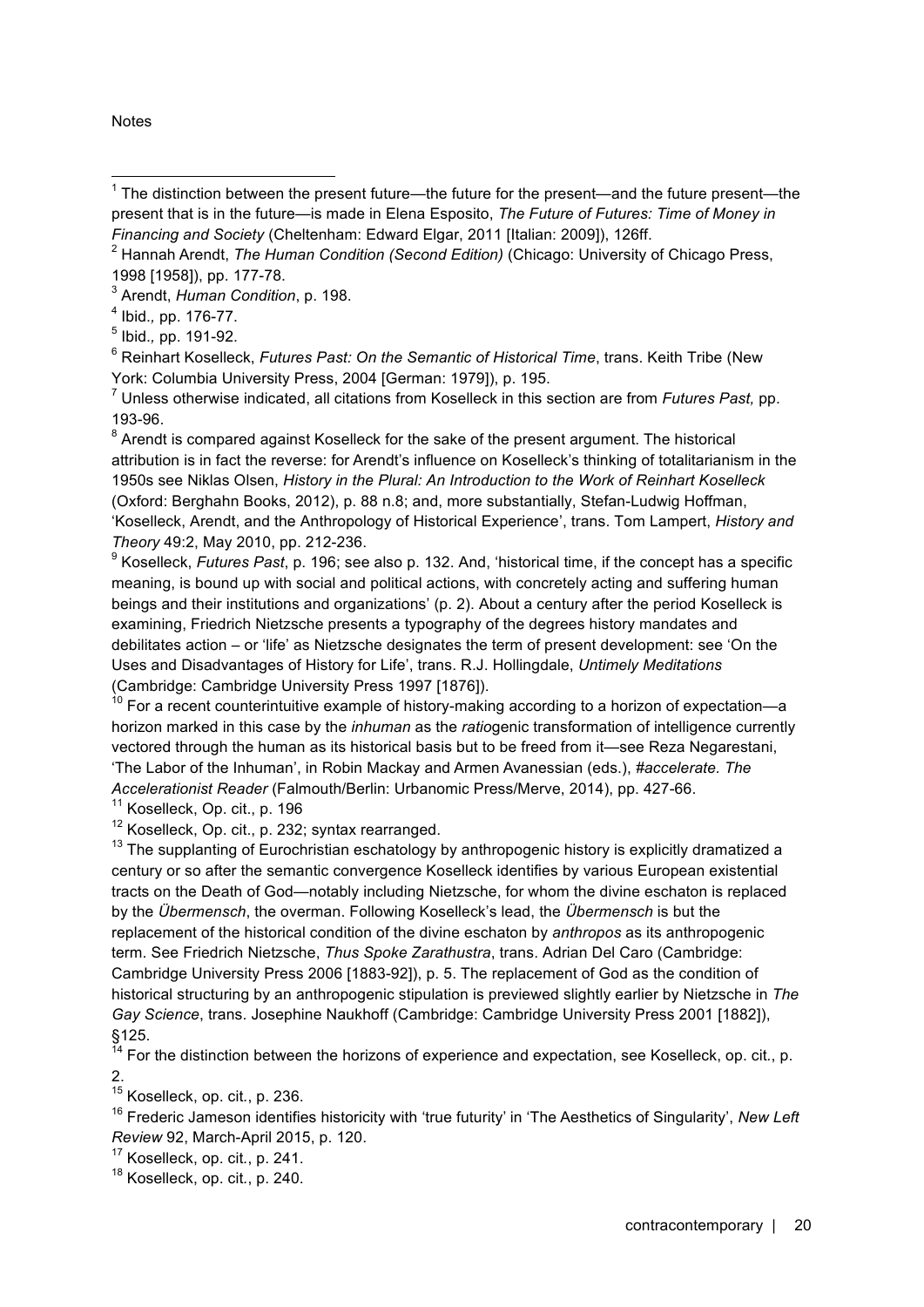<sup>21</sup> Koselleck, op. cit*.*, p. 224, also p. 228: '*neue Zeit* … can signify in a simple fashion that the contemporary *Zeit* is, by contrast with one previous, "new", whatever the mode of graduation. It is in this sense that the term *modernus* was coined, which has not, since then, lost the meaning of "today"'.

<sup>22</sup> Peter Bürger, *Theory of the Avant-Garde*, trans. Michael Shaw (Minneapolis, MN: Minnesota University Press, 1984 [German: 1980 $^{2}$  (1974 $^{1}$ )]).

<sup>23</sup> Bürger, op. cit*.*, p. 29, translation modified to accord with Theodor Adorno, *Aesthetic Theory*, trans. Robert Hullot-Kentnor (London: Continuum, 2002 [German: 1970]), p. 21.

<sup>24</sup> Bürger, op. cit*.*, p. 53.

<sup>25</sup> Unless otherwise noted, all citations in this section are from Bürger, op. cit*.*, pp. 57-63.

<sup>26</sup> Bürger, op. cit*.*, p. 60-61, syntax modified.

<sup>27</sup> Peter Osborne, *Anywhere or Not at All: Philosophy of Contemporary Art* (London: Verso, 2013), Ch.1; *The Postconceptual Condition* (London: Verso, 2018), Part One.

<sup>28</sup> Bürger, op. cit*.*, p. 63.

<sup>29</sup> Koselleck, op. cit*.*, p. 238.

<sup>30</sup> Koselleck, op. cit*.*, p. 238; for the next quote too.

<sup>31</sup> Koselleck, op. cit*.*, p. 246.

<sup>32</sup> Bürger, op. cit*.*, p. 63.

<sup>33</sup> See Arthur C. Danto, *After the End of Art: Contemporary Art and the Pale of History (Princeton:* 

Princeton University Press, 2014<sup>2</sup> [1997<sup>1</sup>]). Danto proposes the posthistory of art consequent to its 'end': 'contemporary art … has no brief against the art of the past, no sense that the past is something from which liberation must be won, no sense even that it is at all different as art from modern art generally. It is part of what defines contemporary art that the art of the past is available for such use as artists care to give it' (p. 5).

Danto's thesis was first published in explicit form in 1984, acknowledging Hans Belting's 1983 argument for the end of art, on the basis that the 'grand narrative' of artistic development is irredeemable. See Hans Belting, *The End of the History of Art*, trans. Christopher S. Wood (Chicago: University of Chicago Press, 1987 [German: 1983]). Belting's characterization recalls Jean-François Lyotard's breakthrough conception of postmodernism in 1979 as the 'incredulity' towards grand narratives of progress, replaced then by small narratives without overarching developmental logic. See Jean-François Lyotard, *The Postmodern Condition: A Report on Knowledge*, trans. Geoff Bennington and Brian Massumi (Minneapolis: University of Minnesota Press, 1993 [French: 1979]).

<sup>34</sup> Mark Fisher, *The Ghosts of My Life: Writings on Depression, Hauntology and Lost Futures* (Alresford: Zero Books, 2014), pp. 7-8, ellipses added. Fisher cites Franco 'Bifo' Berardi, *After the Future*, trans. Arianna Bove, Melinda Cooper, Eric Empson, Enrico Giuseppina Mecchia, and Tiziana Terranova (Oakland, CA: AK Press, 2011), pp. 18-19. Fisher's characterization of the folding back of (pop) cultural time relies on Simon Reynolds, *Retromania: Pop Culture's Addiction to its Own Past* (New York: Faber and Faber, 2011). For William Gibson, calling on 'whatever relevant kinds of historical literacy, and fluency in recombinance' is an 'atemporality' (@GreatDismal, Twitter, 25 May 2009 [twitter.com/GreatDismal/status/1918556578]; accessed March 2018).

<sup>35</sup> Mark Fisher, *Capitalist Realism: Is There No Alternative?* (Alresford: Zero Books, 2009), p. 2.

 $36$  This is a constant in Jameson's writing on postmodernity. See for example the summary statement in 'The Aesthetics of Singularity': 'the very heart of any account of postmodernity … [is] a dissolution of past and future alike, a kind of contemporary imprisonment in the present…[,] an existential but also collective loss of historicity in such a way that the future fades away as unthinkable or unimaginable, while the past itself turns into dusty images.' Jameson oddly calls this condition a 'volatilization of temporality' (p. 120) rather than its depletion.

<sup>37</sup> Frederic Jameson, 'Future City', *New Left Review* 21, May-June 2003, p. 76. Jameson here refers to J.G. Ballard as the 'better coordinate' than cyberpunk for the apocalyptic imaginary of the 'churning pseudo-temporality of matter ceaselessly mutating all around us' designated 'junkspace'

 <sup>19</sup> Koselleck, op. cit*.*, p. 240; emphasis added.

<sup>20</sup> Koselleck, op. cit*.*, p. 228, for the following quote too.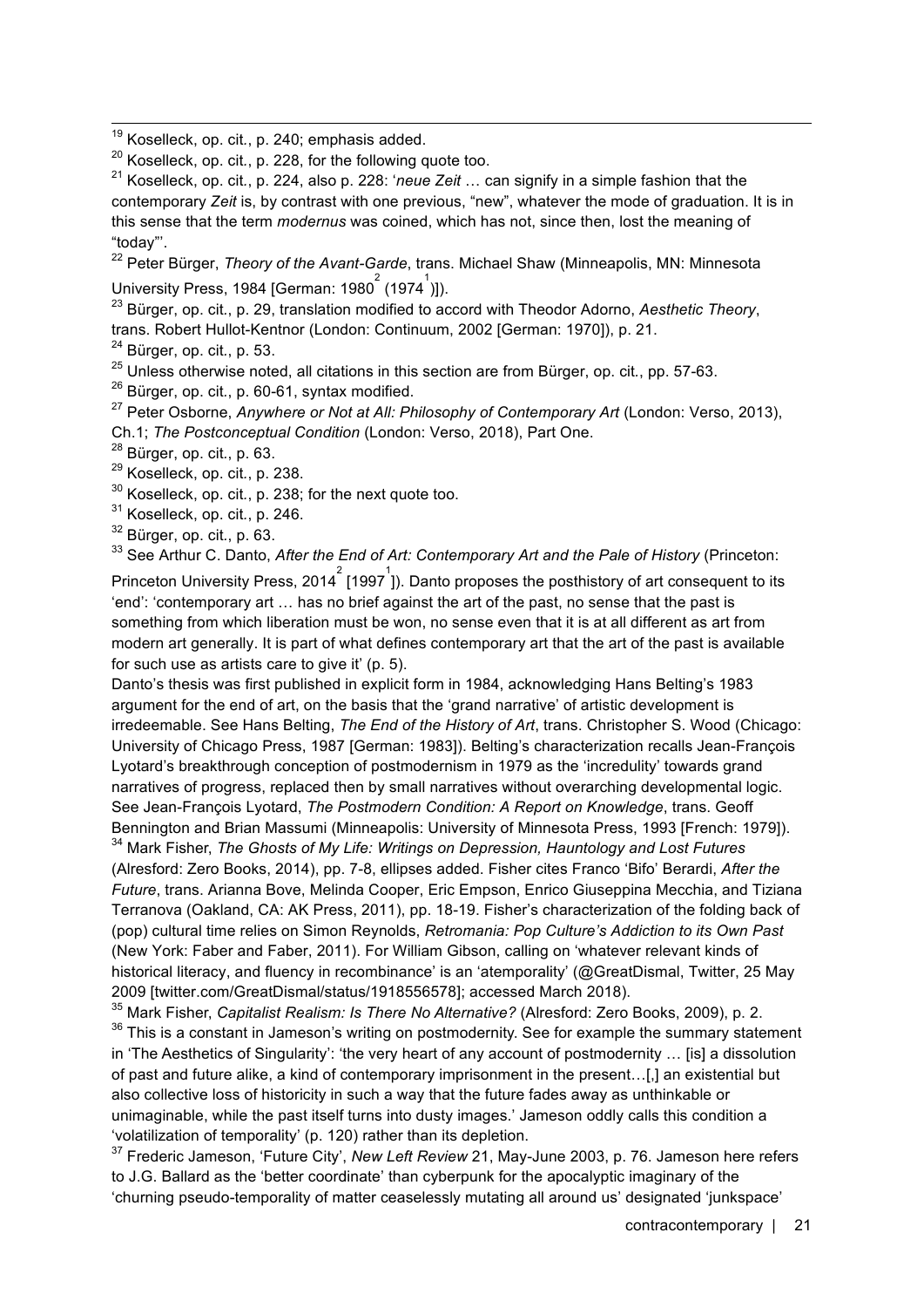by Rem Koolhaas. Jameson's statement is a paraphrase without attribution of H. Bruce Franklin's criticism of Ballard as being limited to 'project[ing] the doomed social structure in which he exists' instead of a utopian project of a new world: 'What could Ballard create if he were able to envision the end of capitalism as not the end, but the beginning, of a human world?' See H. Bruce Franklin, 'What Are We to Make of J. G. Ballard's Apocalypse?', in Thomas D. Clareson (ed.), *Voices For The Future: Essays On Major Science Fiction Writers, Vol. 2* (Bowling Green, OH: Bowling Green University Popular Press, 1979), pp. 82–105 (also available at

[www.jqballard.ca/criticism/ballard\_apocalypse\_1979.html]).

 $38$  Jameson, 'Aesthetics of Singularity', p. 121.

-

 $39$  This because the thesis is Marxian, meaning that it enjoins a horizon of communism, which is precisely a horizon of expectation structuring the present as directed to a new future distinct from it. On this eschatological format, elaborated in a moment in the main text, see Jacques Derrida, *Specters of Marx: The State of the Debt, the Work of Mourning, and the New International*, trans. Peggy Kamuf (New York: Routledge, 2006 [1993]). Derrida identifies Marxism as 'messianic without messianism', which is to say that it proposes 'a certain experience of the emancipatory promise' according to 'the formality of a structural messianism' (p. 74). For Derrida, this messianic structure, to be absolutely endorsed in Marxism, is demarcated from messianism, which is a 'metaphysicoreligious determination' that gives specific identity to the term of that promise (p. 111). In that Derrida's messianic structure of emancipation proposes a formal and metahistorical determination of justice via Marxism, his theorization is subject to precisely the same criticism Bürger puts to Adorno regarding the transcendentalization of the new of Modernism, now only with regard to capitalism as a whole, as socioeconomic contemporaneity, which, accordingly, is then effectively reinforced by its Marxist criticism and, more so, by what is 'undeconstructible' of deconstruction (p. 33).

<sup>40</sup> See Greta R. rippner, *Capitalizing on Crisis: The Political Origins of the Rise of Finance*  (Cambridge, MA: Harvard University Press, 2012); and Martijn Konings, *Capital and Time: For a New Critique of Neoliberal Reason* (Stanford, CA: Stanford University Press, 2018).

<sup>41</sup> Armen Avanessian and Suhail Malik, 'The Speculative Time Complex', in Avanessian and Malik (eds.), *The Time Complex: Post-Contemporary* (Miami: [NAME], 2016), 5-56 (also available at [dismagazine.com/discussion/81924/the-time-complex-postcontemporary/]).

<sup>42</sup> Ulrich Beck, *Risk Society*, trans. Mark Ritter (London: Sage, 1992 [1986]); Ulrich Beck, *World at Risk*, trans. Ciaran Cronin (Oxford: Polity, 2008 [2007]); and Ulrich Beck and Elisabeth Beck-Gernsheim, *Individualization: Institutionalized Individualism and its Social and Political Consequences*, trans. Patrick Camiller (London: Sage, 2002). Other theorizations of risk societies are also provided by: Anthony Giddens, *The Consequence of Modernity* (Stanford: Stanford University Press, 1990); Niklas Luhmann, *Risk: A Sociological Theory*, trans. Rhodes Barrett (New York: Routledge, 2017 [1991]); and Esposito, *The Future of Futures.*

<sup>43</sup> Beck, *World at Risk*, p. 52.

<sup>44</sup> In the early 1990s. Giddens proposed that what was then often called postmodernity was not the overcoming of modernity but 'modernity coming to understand itself', its 'radicalization'. See Giddens, *Consequences of Modernity*, pp. 48-52. The convergence of Gidden's argument with the characterization of contracontemporary postmodernity is however blocked by Gidden's characterization of prereflexive modernity (characterizing the Enlightenment for Giddens) as inheriting the preceding premodern composition of 'divine providence which is replaced by providential progress' according to reason, thereby 'replac[ing] one type of certainty by another' (p. 48, syntax modified) – providing then a basis for European validation of its colonial dominance, as Koselleck also notes. Koselleck's thesis, however, is that history can be remade qua modernity precisely because even though its format is eschatological, *all* extrahistorical determinations are renounced. What Giddens calls reflexive modernity is just modernity anyway according to Koselleck. Only that (i) reflexive modernity proposes that historicity is open without any eschatological configuration—which is postmodernity according to the main argument here; and (ii) such a postmodernity itself takes two formats—contemporaneity and the contracontemporary composition of the STC, which distinction is unavailable to Giddens for historical and theoretical reasons.